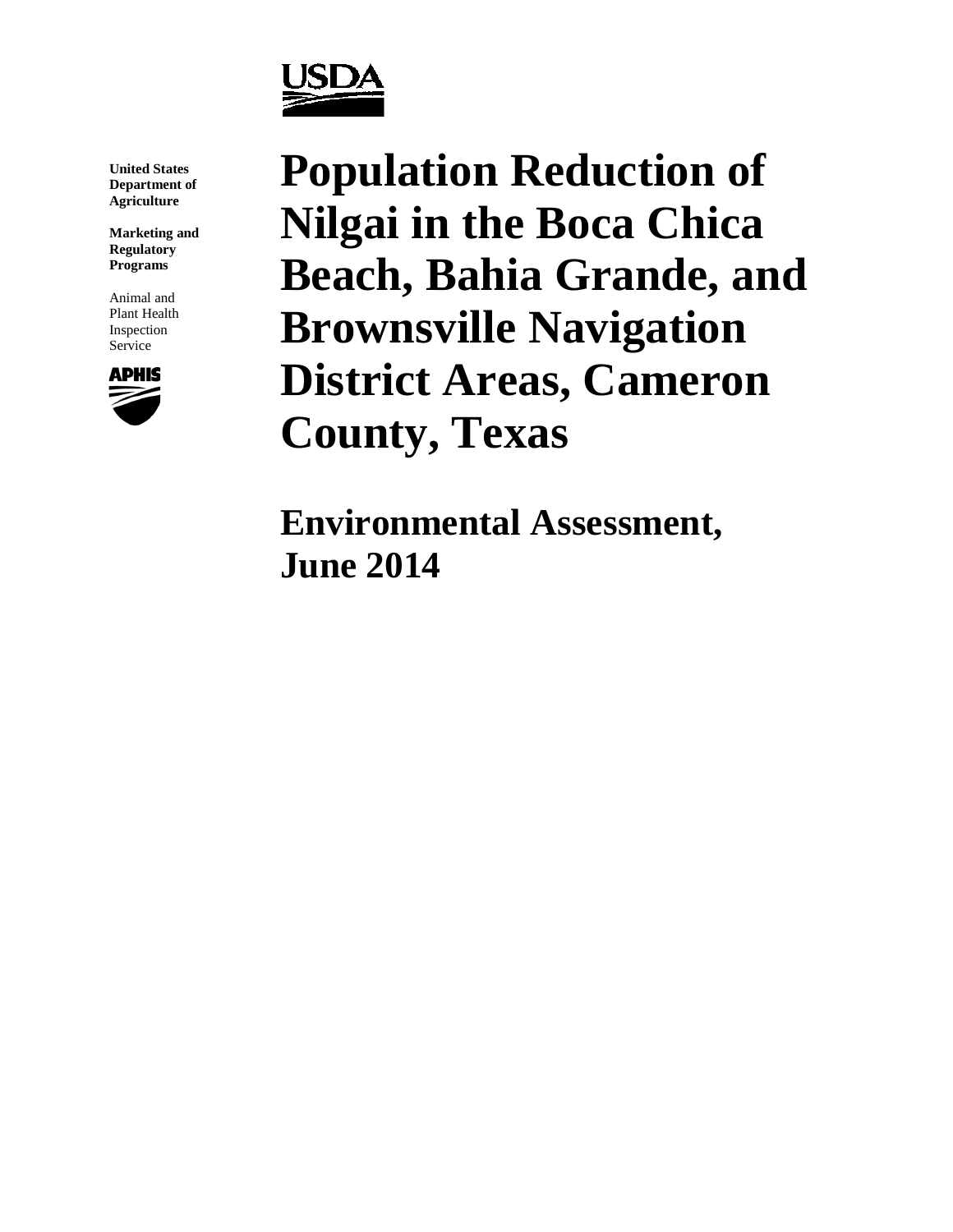# **Population Reduction of Nilgai in the Boca Chica Beach, Bahia Grande, and Brownsville Navigation District Areas, Cameron County, Texas**

## **Environmental Assessment, June 2014**

#### **Agency Contact:**

Dr. Matthew Messenger, Program Manager Cattle Fever Tick Eradication Program Veterinary Services Animal and Plant Health Inspection Service U.S. Department of Agriculture 4700 River Rd. Unit 43 Riverdale, MD 20737

The U.S. Department of Agriculture (USDA) prohibits discrimination in all its programs and activities on the basis of race, color, national origin, sex, religion, age, disability, political beliefs, sexual orientation, or marital or family status. (Not all prohibited bases apply to all programs.) Persons with disabilities who require alternative means for communication of program information (Braille, large print, audiotape, etc.) should contact USDA'S TARGET Center at (202) 720–2600 (voice and TDD).

To file a complaint of discrimination, write USDA, Director, Office of Civil Rights, Room 326–W, Whitten Building, 1400 Independence Avenue, SW, Washington, DC 20250–9410 or call (202) 720–5964 (voice and TDD). USDA is an equal opportunity provider and employer.

Mention of companies or commercial products in this report does not imply recommendation or endorsement by the U.S. Department of Agriculture over others not mentioned. USDA neither guarantees nor warrants the standard of any product mentioned. Product names are mentioned solely to report factually on available data and to provide specific information.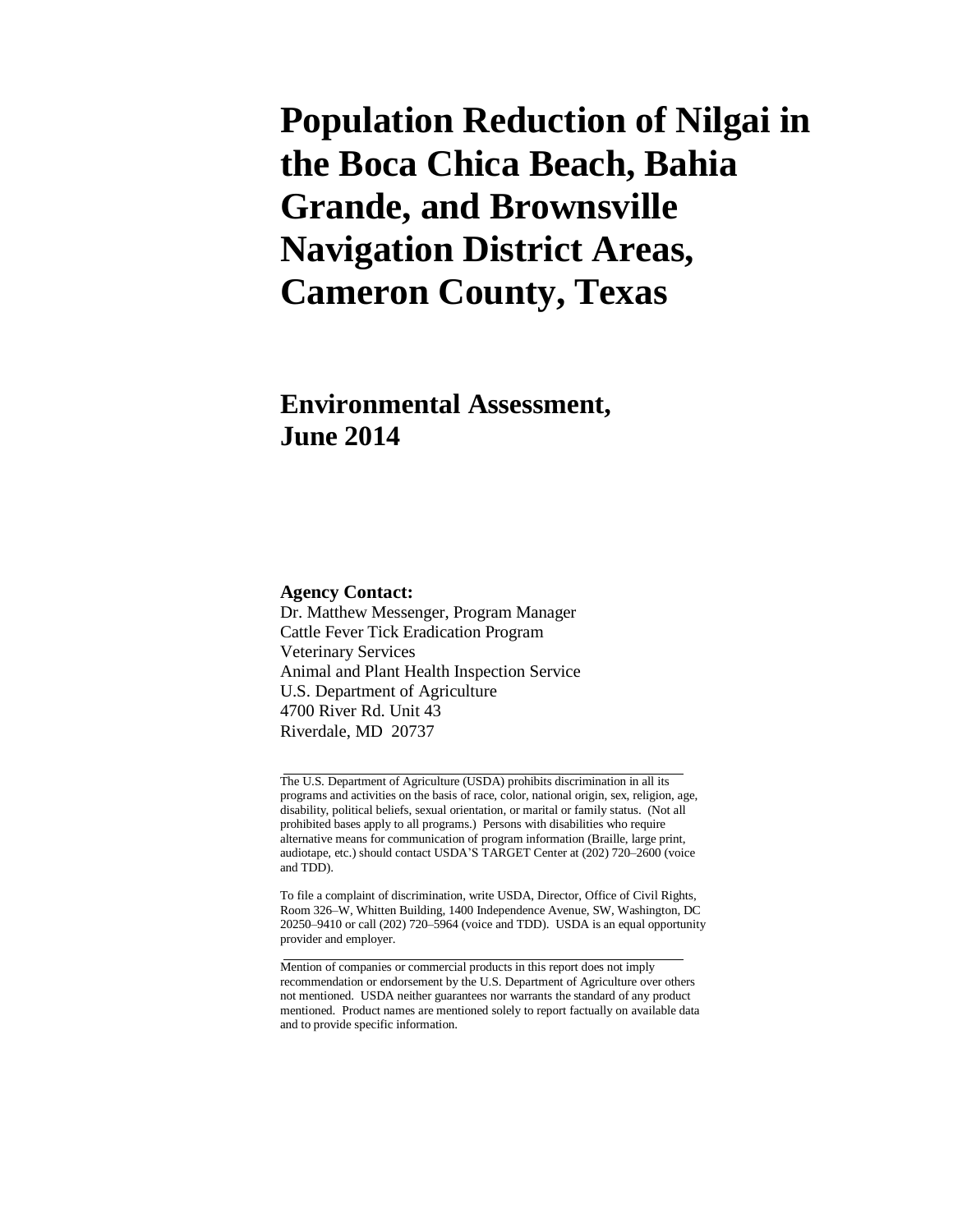## **Table of Contents**

| $\mathbf{I}$ . |  |
|----------------|--|
|                |  |
|                |  |
| П.             |  |
|                |  |
|                |  |
|                |  |
| Ш.             |  |
|                |  |
|                |  |
|                |  |
|                |  |
|                |  |
|                |  |
|                |  |
|                |  |
|                |  |
|                |  |
|                |  |
|                |  |
|                |  |
|                |  |
|                |  |
|                |  |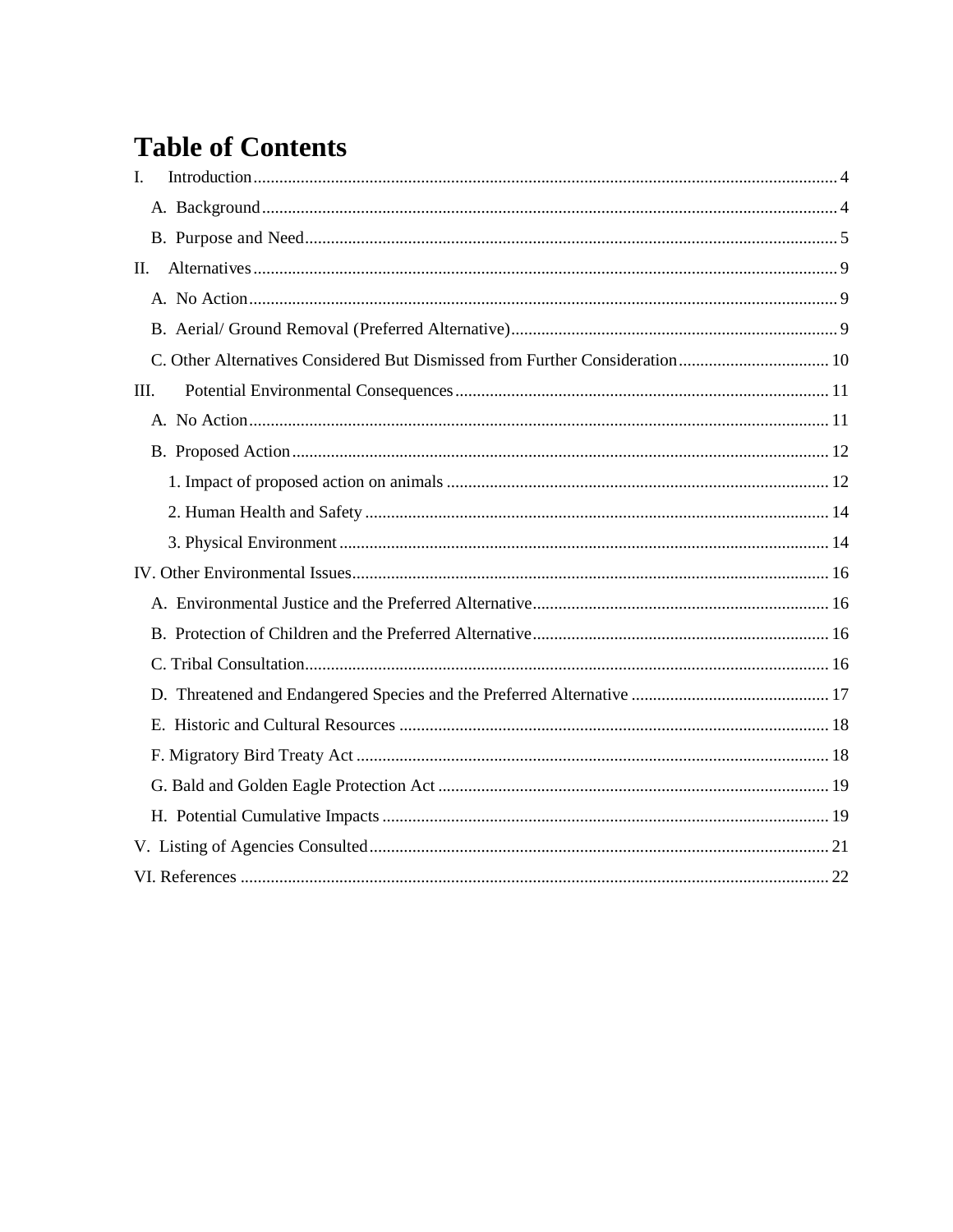## <span id="page-3-0"></span>**I. Introduction**

### <span id="page-3-1"></span>**A. Background**

The United States Department of Agriculture (USDA), Animal and Plant Health Inspection Service (APHIS), Veterinary Services is responsible for protecting and improving the health, quality, and marketability of U.S. animals, animal products, and veterinary biologics by (1) preventing, controlling, and/or eliminating animal diseases, and (2) monitoring and promoting animal health and productivity. The authority for the mission of Veterinary Services is found in the Animal Health Protection Act (7 United States Code 8301 et seq.).

Cattle fever ticks were introduced to the New World through livestock brought from other countries by colonists and explorers in the early 1500s [\(Anderson](#page-21-1) *et al.*, 2010). These tick species once occurred in large areas of the United States, and occasional incursions from Mexico still occur in and close to the permanent quarantine or "buffer" zone of South Texas, in Mexico, and throughout tropical and subtropical regions of the Western Hemisphere.

The Cattle Fever Tick Eradication Program (CFTEP) was established to eliminate bovine babesiosis from the U.S. cattle population. Babesiosis is a severe and often fatal disease of cattle. Cattle fever ticks (*Rhipicephalus annulatus*) and southern cattle ticks (*R. microplus*) are vectors of the causal agents of babesiosis. Babesiosis is generally characterized by extensive loss of red blood cells due to the breakdown of the cellular membrane. This leads to anemia, jaundice, and death. Infected cattle may exhibit neurological disturbances characterized by incoordination, seizures, muscle tremors, hyperexcitability, aggressiveness, blindness, head pressing, and coma. In addition, the two tick species are capable of causing blood loss, significant damage to hides, and an overall decrease in the condition of livestock. To stop the spread of cattle fever ticks, a cooperative State-Federal program was established in 1907. By 1943, the two species of cattle fever ticks, *R. annulatus* and *R. microplus*, were eradicated from the United States, with the exception of a permanent quarantine zone between Texas and Mexico. Today, this "buffer" zone extends more than 500 miles from Del Rio, Texas, to the Gulf of Mexico, and ranges from 200 yards to 6 miles wide. In addition, occasional temporary preventative quarantine areas or temporary "buffer" zones are placed in other locations when needed.

The CFTEP prevents the introduction of cattle fever ticks into the United States from Mexico by using horseback patrol surveillance along with systematic inspection and treatment of animals capable of hosting cattle fever ticks upon movement along the Rio Grande. Cattle Fever Tick Eradication Work Area Offices responsible for this work are located in Texas counties along the Mexico border. These locations are Brownsville (Cameron County), Del Rio (Val Verde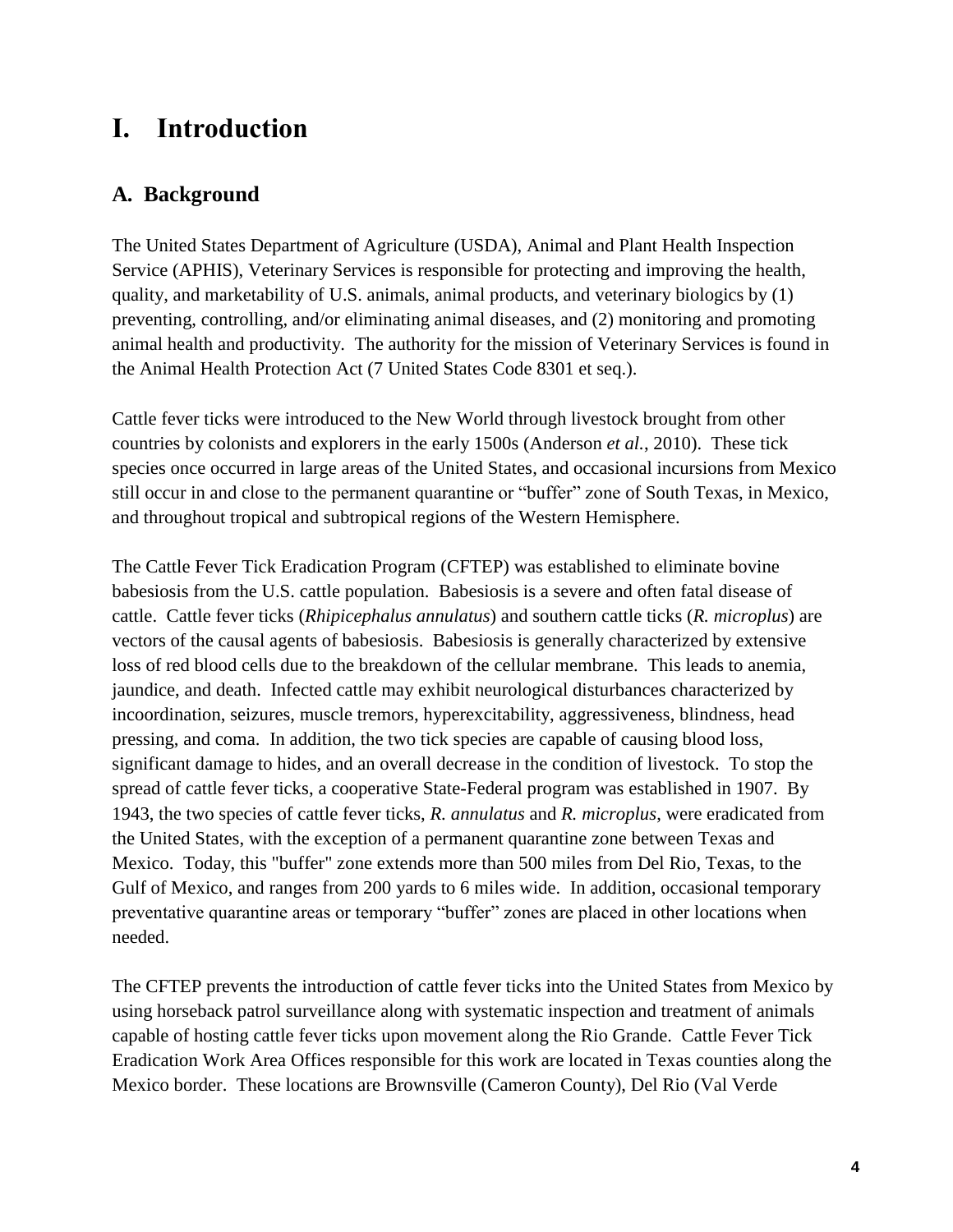County), Eagle Pass (Maverick County), Laredo (Webb County), Mission (Hidalgo County), Rio Grande City (Starr County), and Zapata (Zapata County). The Main or "District" Office for the program is in Laredo, Texas.

#### <span id="page-4-0"></span>**B. Purpose and Need**

 $\overline{a}$ 

Native and exotic ungulate species that serve as potential hosts for cattle fever ticks are abundant in South Texas [\(Pound](#page-23-0) *et al.*, 2010; [Cardenas-Canales](#page-21-2) *et al.*, 2011; [Moczygemba](#page-22-0) *et al.*, 2012). Nilgai antelope (*Boselaphus tragocamelus)* were introduced into Texas in the 1940s [\(Sheffield](#page-23-1) *et al.*[, 1983\)](#page-23-1) and are the most abundant free-ranging ungulate in the area [\(Bradley, 1997\)](#page-21-3) with population estimates of more than 36,000 individuals [\(Traweek and Welch, 1992\)](#page-23-2). Nilgai populations are highly mobile and can shift home ranges under pressure. They are a large species (males weigh in excess of 600 pounds) and can easily compete with cattle and native deer [\(Bradley, 1997;](#page-21-3) [Moczygemba](#page-22-0) *et al.*, 2012). White-tailed deer prefer forbs and browse (leaves of woody plants) and consume little grass. If forbs and browse become scarce from competition or weather-related events, nilgai have the ability to shift their diet to grass whereas white-tailed deer are unable to do this and subsequently can suffer from malnutrition. The ability of nilgai to consume a variety of resources also can have an impact on the carrying capacity of a range [\(Armstrong and Harmel, 1981\)](#page-21-4).

In February 2007, APHIS Mounted Patrol Inspectors (MPI) were presented with a harvested nilgai antelope that had trailed from privately-owned land to U.S. Fish and Wildlife Service (FWS) property at Boca Chica Beach, a tract of land near the Rio Grande in Cameron County, Texas. APHIS personnel inspected the animal and found it was infested with southern cattle ticks. This finding required APHIS to impose an "exposed" quarantine on the FWS property and an "infested" quarantine on the premises from where the animal had trailed.<sup>1</sup> In March 2009, after cattle fever tick infestations were found on nearly 25 percent of the nilgai antelope that were harvested from the FWS property of Boca Chica Beach, the quarantine status for the FWS property was changed to "infested". In April 2013, a nilgai that had been privately hunted was scratch-inspected and found to be infested with cattle fever ticks thus confirming the continual presence of infestation in the area.

The Boca Chica Beach Area consists of approximately 42,000 acres. Approximately 22,400 acres of this area is owned by FWS. In addition to the Boca Chica Beach Area "infested" quarantine status, there is currently one private premise that is quarantined as "infested" immediately adjacent to the Rio Grande, and one of three cattle herds in the area also is quarantined as "infested".The other two herds remain at risk of infestation (Figure 1).

<sup>1</sup> The four types of cattle fever tick quarantines that can be placed on premises are (1) infested, (2) exposed, (3) adjacent, and (4) control purpose or check premises.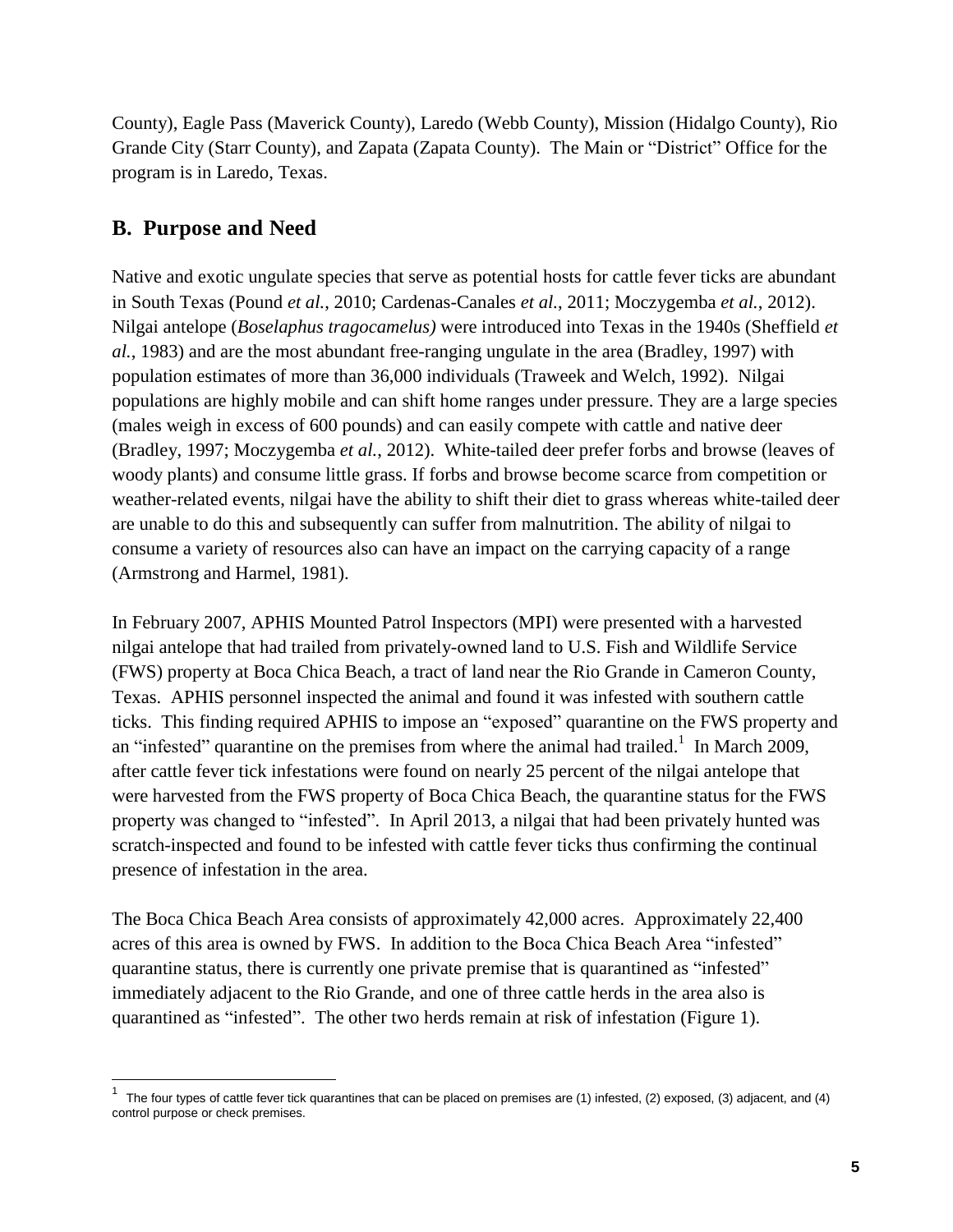



**Figure 1. Boca Chica Beach Area with location of cattle herds in Cameron County, Texas.**

It is Texas Animal Health Commission State law to treat all infested animals, including nilgai, present in areas quarantined as "infested". The increase in ticks in the Boca Chica Beach Area, combined with an increase in the size of the nilgai population (from approximately one dozen nilgai to more than 100 individuals), presents an increased opportunity for the ticks to spread in areas beyond the Boca Chica Beach Area. In May 2014, a cattle fever tick infested premises was discovered across the Brownsville Ship Channel north of the Boca Chica Beach Area. This land mass is owned and managed by the Port of Brownsville, Brownsville Navigational District (Figure 2). Much of this land is leased to private ranchers.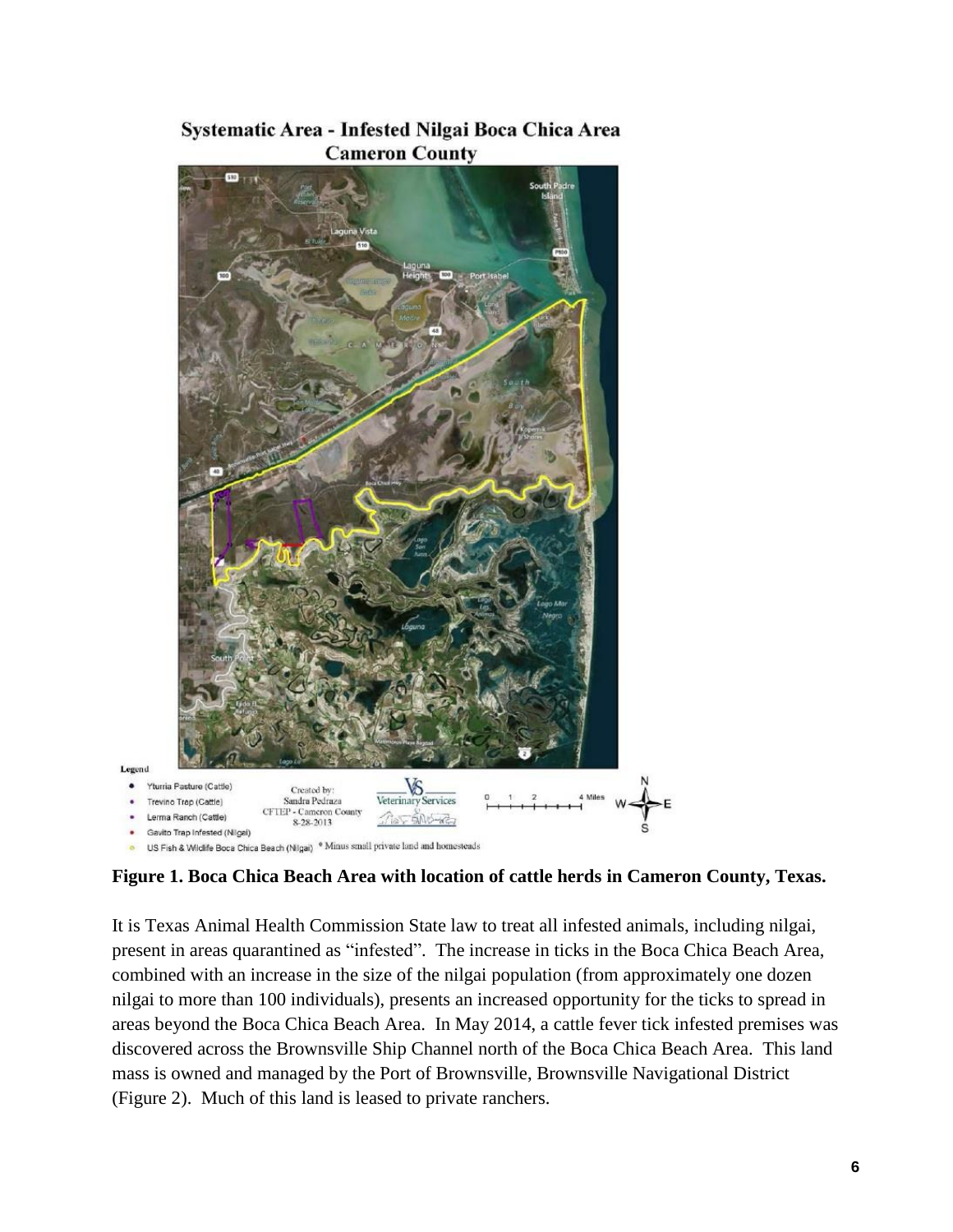

Final Area - Brownsville Navigation District **Cameron County** 

**Figure 2. Brownsville Navigation District in Cameron County, Texas.**

The Bahia Grande Area, also located north of the Ship Channel, is part of the Laguna Atascosa National Wildlife Refuge (Figure 3). This property is 21,700 acres and nearly half of the area consists of wetlands [\(FWS, 2013b\)](#page-22-1). Bahia Grande is currently quarantined as "exposed".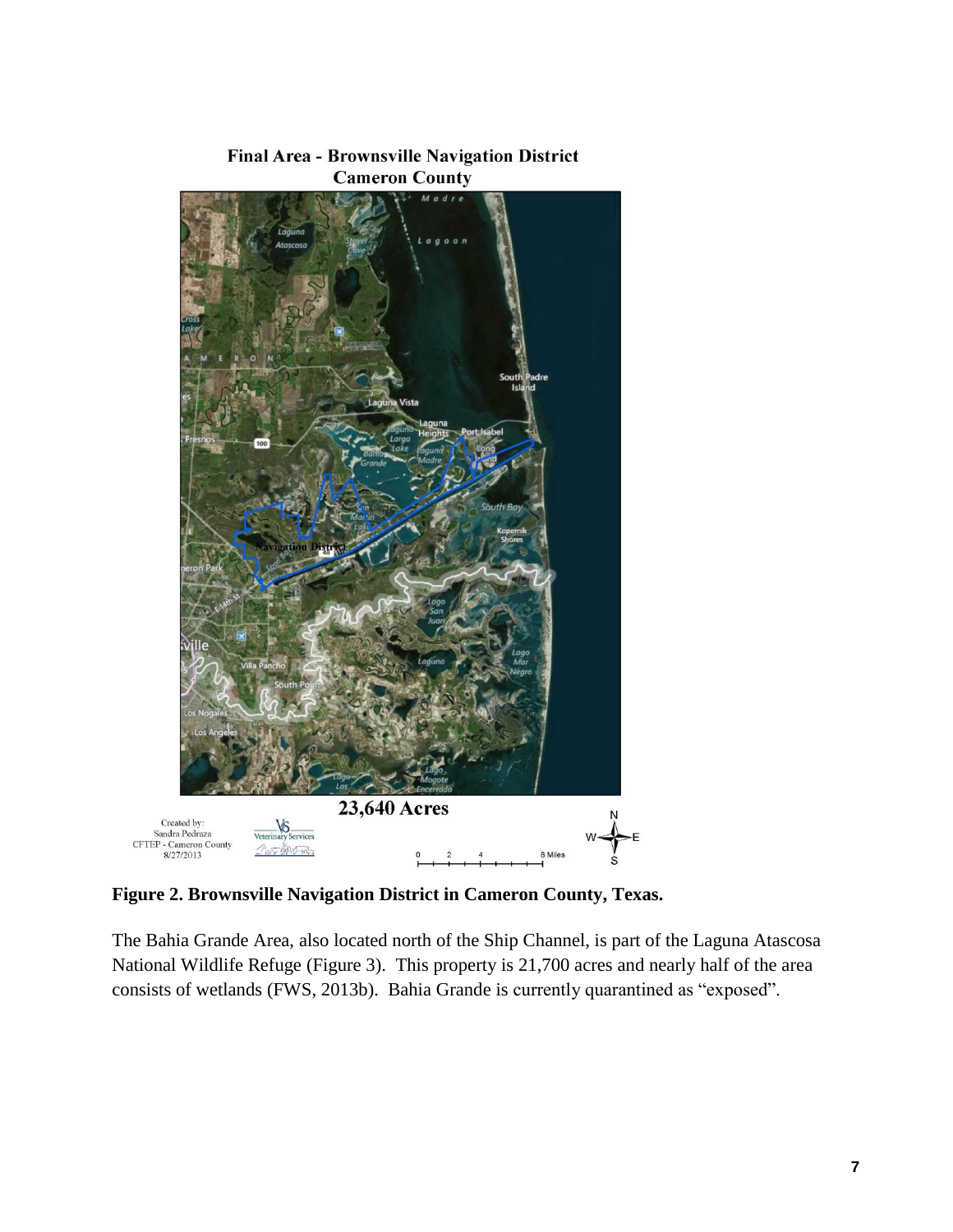

Final Area - Bahia Grande US Fish & Wildlife Services **Cameron County** 

**Figure 3. Bahia Grande Area in Cameron County, Texas.**

During the last several years, there has been an increase in the number of tick infestations outside the existing quarantine zone due to several factors including increased abundance of wildlife along the Texas-Mexico border, increased commingling of livestock with the tick-bearing wildlife, and unrestrained movement of wildlife. To prevent movement of nilgai and the potential spread of cattle fever ticks beyond the Brownsville Navigation District, Boca Chica Beach Area, and Bahia Grande Area, APHIS proposes to conduct aerial harvesting in the Boca Chica Beach Area and aerial harvesting followed by surveillance and ground harvesting in the Brownsville Navigation District and Bahia Grande Area of Cameron County.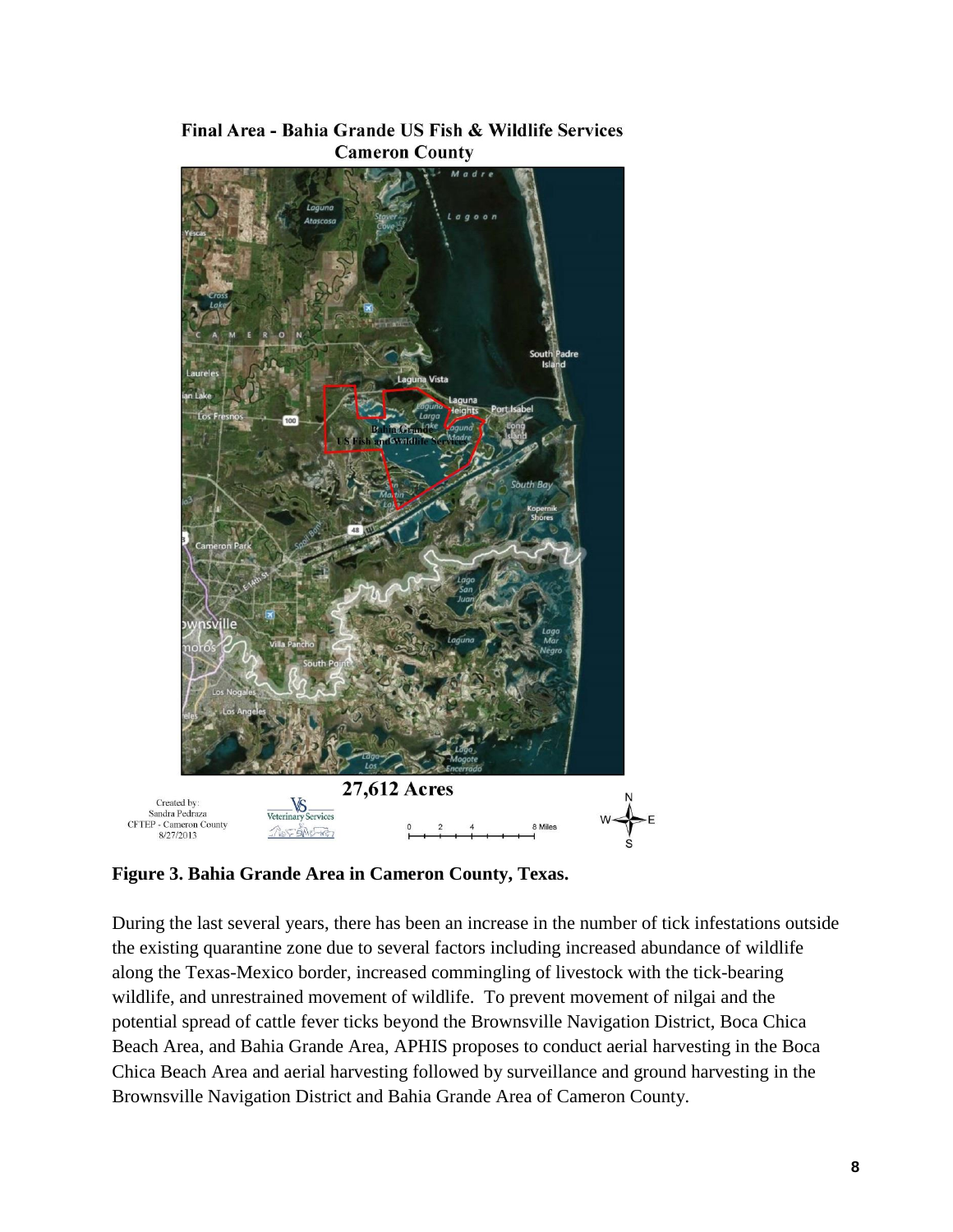## <span id="page-8-0"></span>**II. Alternatives**

## <span id="page-8-1"></span>**A. No Action**

APHIS carries out activities to eradicate cattle fever ticks in South Texas, including activities that occur on and near the Boca Chica Beach Area, Brownsville Navigation District property, and the Bahia Grande Area. Portions of all three of these areas are currently under either "infested" or "exposed" quarantines. Cattle fever tick eradication efforts on or near these properties include horseback surveillance patrol along the South Texas border by APHIS MPI for stray or smuggled livestock from Mexico. Under the No Action Alternative, APHIS would not conduct additional efforts to prevent the spread of ticks on nilgai that inhabit these properties.

Without additional effort to prevent the further spread of ticks via nilgai that inhabit the Boca Chica Beach Area, Brownsville Navigation District property, and Bahia Grande Area, tick infestations would likely continue to spread up the coast and into areas with even greater numbers of high risk cattle populations. The No Action Alternative would allow cattle fever ticks to be available for movement on nilgai, which greatly increases the risk for expansion of cattle fever tick infestations to areas where cattle graze.

### <span id="page-8-2"></span>**B. Aerial/ Ground Removal (Preferred Alternative)**

APHIS proposes to conduct aerial harvesting of nilgai in the Boca Chica Beach Area of Cameron County. The Boca Chica Beach Area lies within the CFTEP permanent quarantine "buffer" zone and consists of approximately 42,000 acres. Approximately 22,400 acres of this area is FWS property and is quarantined as "infested" with cattle fever ticks. There are other privately-owned homesteads in the area. Two private premises that are currently quarantined as "infested" are Gavito Trap and Lerma Ranch.

The proposed aerial harvesting program would take an estimated 8-hour working day for one to two days, depending on the success of the nilgai removal. Then, after approximately one week to allow remaining nilgai to settle down, program personnel would repeat the activity for another one to two days. The goal is to reduce nilgai numbers low enough so that the program could be limited to once a year to maintain nilgai numbers at low levels.

To facilitate removal of nilgai from the Boca Chica Beach Area, the helicopter pilot would herd a small group of nilgai into a previously determined area, and then would drive one nilgai at a time to a road or other nearby location where a ground crew can easily recover the nilgai. The shooter in the helicopter would use a high-powered rifle to shoot each animal, making a clean head or body shot. When a nilgai is down, the ground crew would arrive, scratch inspect the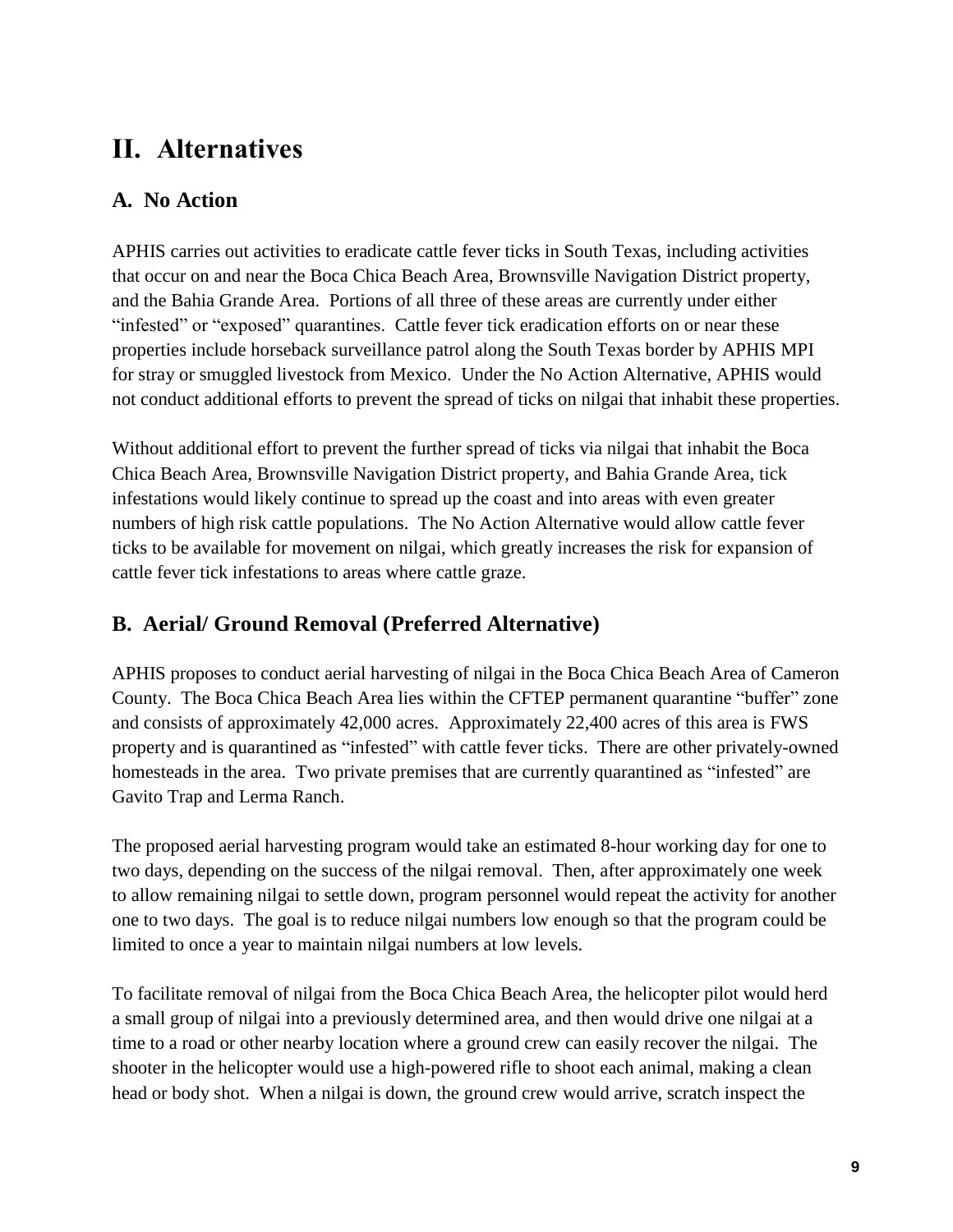carcass on site, collect any ticks, and draw blood samples to evaluate for foreign animal diseases, such as babesiosis. Some heavy equipment would be used to retrieve nilgai carcasses near the road or location where each nilgai is shot. An Approved Establishment-Mobile Wildlife Harvest Processing Unit will conduct licensed pre-harvest meat inspection on site, field process the meat, and bury offal on site.

In addition, APHIS proposes to conduct aerial harvesting of nilgai in the Bahia Grande Area and Brownsville Navigation District property initially, followed by surveillance and ground harvesting after the quarantines are lifted. The Navigation District is an open area with little brush or vegetation. Bahia Grande consists of wetlands, brushlands, and grasslands. If ground harvesting is conducted, program personnel would use vehicles on existing roads in the area and ATVs in areas that cannot be accessed by regular vehicles. USDA APHIS Wildlife Services (WS) would assist with this portion of the proposed action. WS would first conduct surveillance to determine location and numbers of nilgai, and their movement patterns in the area. The proposed ground harvesting program would take place for 1-6 hours a day during dawn and dusk. The number of hours per day spent shooting would depend on the nilgai population, location, etc. It is expected that WS would remove 5-20 animals in a ground harvesting effort. The harvesting could continue on and off for a few weeks until WS removes the desired number of nilgai.

The harvesting program would be conducted by two or three teams of people with two or three people per team. Teams would set up a hunting blind and use a high-powered rifle (each team would have a shooter, spotter, and assistant). As with aerial harvesting, carcasses would be scratched for ticks. VS and WS would arrange for carcass removal and processing. Carcasses will not remain on site.

Due to the discovery of a cattle fever tick infested premises in the Brownsville Navigation District in May 2014, aerial harvesting will be the preferred method of harvest due to the numbers of animals to be taken. This action will take place to prevent the further spread of cattle fever ticks. In addition the same aerial harvest system as described above will take place in the Bahia Grande Area, which is currently quarantined as "exposed".

### <span id="page-9-0"></span>**C. Other Alternatives Considered But Dismissed from Further Consideration**

APHIS dismissed capturing nilgai from the Boca Chica Beach Area, Brownsville Navigation District, and Bahia Grande Area and relocating them to a different area because nilgai are difficult to trap due to their speed, endurance, and large size. If trapping is successful, nilgai can suffer injury or death from ramming fences while trying to escape. APHIS would have to inspect all captured nilgai for cattle fever ticks and treat them before removal from the quarantined areas. Treatment of nilgia by spraying or dipping in coumaphos is an unfeasible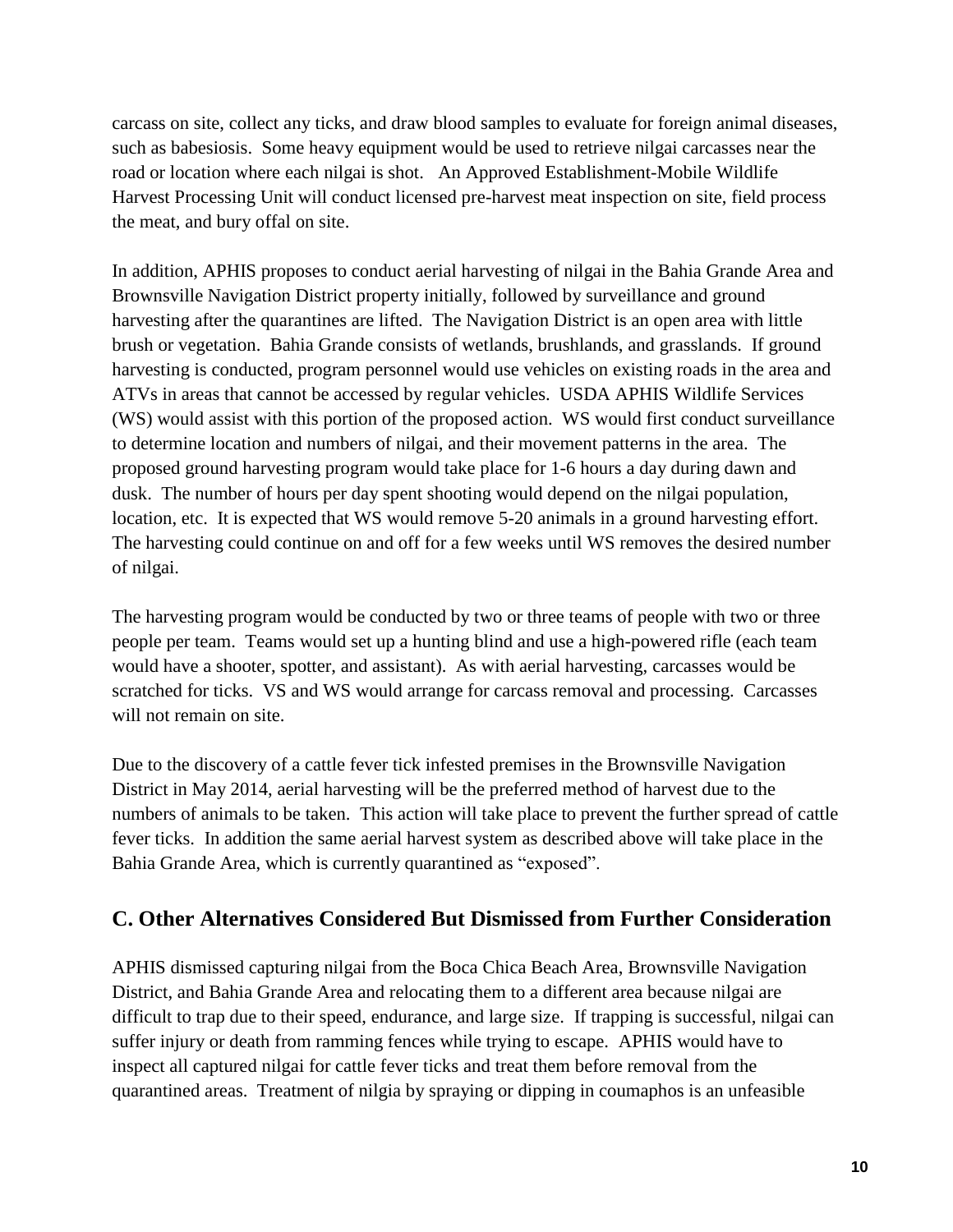alternative. In addition, capture and relocation is expensive and is unlikely to result in the capture of the majority of nilgai in the Boca Chica Beach Area, the Brownsville Navigation District, and Bahia Grande. Therefore, this alternative was dismissed from further consideration.

## <span id="page-10-0"></span>**III. Potential Environmental Consequences**

The NEPA implementing regulations provide criteria that Federal agencies should evaluate, if applicable, in environmental documents for proposed actions. This section of the Environmental Assessment addresses the applicable criteria related to potential impacts from the No Action Alternative and from the Preferred Alternative. NEPA criteria that are applicable for consideration in this section of the document include animal impacts, human health and safety, and the physical environment.

### <span id="page-10-1"></span>**A. No Action**

Under the No Action Alternative, nilgai would continue to be hosts of cattle fever ticks and potential carriers of the ticks to other wildlife hosts, cattle, and equine. Under eradication requirements, however, all hosts for the parasite must be addressed. If no additional action is taken to control ticks on nilgai, then this would increase the tick load on pastures over time. Until recently, cattle herds across the ship channel were free of cattle fever ticks. The probability now exists that the ticks could spread further up the coast. A large population of nilgai exists in the coastal areas. If ticks were to spread further up the coast, then tick control would become difficult, if not impossible, due to the long-ranging habitat of the population of nilgai in the coastal area.

Humans are not hosts of cattle fever ticks [\(Barros and Fighera, 2008\)](#page-21-5); however, humans can serve as hosts to a wide variety of other ticks that carry diseases. There has been an increase in the number of cases of human babesiosis over a 25-year period due to an increase in the white-tailed deer population. Human babesiosis due to cattle-associated *B. divergens* have begun to appear in the United States [\(Perez de Leon](#page-22-2) *et al.*, 2010). The No Action Alternative will impact humans across the United States by allowing unrestricted tick entry and dissemination to occur with concurrent increased risks to human health.

In addition, resident wildlife are at risk of a moderate to major long-term impact from an increase in the nilgai population in the Boca Chica Beach Area, Brownsville Navigation District, and Bahia Grande Area. Adverse impacts could occur to native vegetation as a result of over-browsing or trampling as the nilgai population continues to grow, and soil erosion could increase as a result of decreased plant cover and increased disturbance.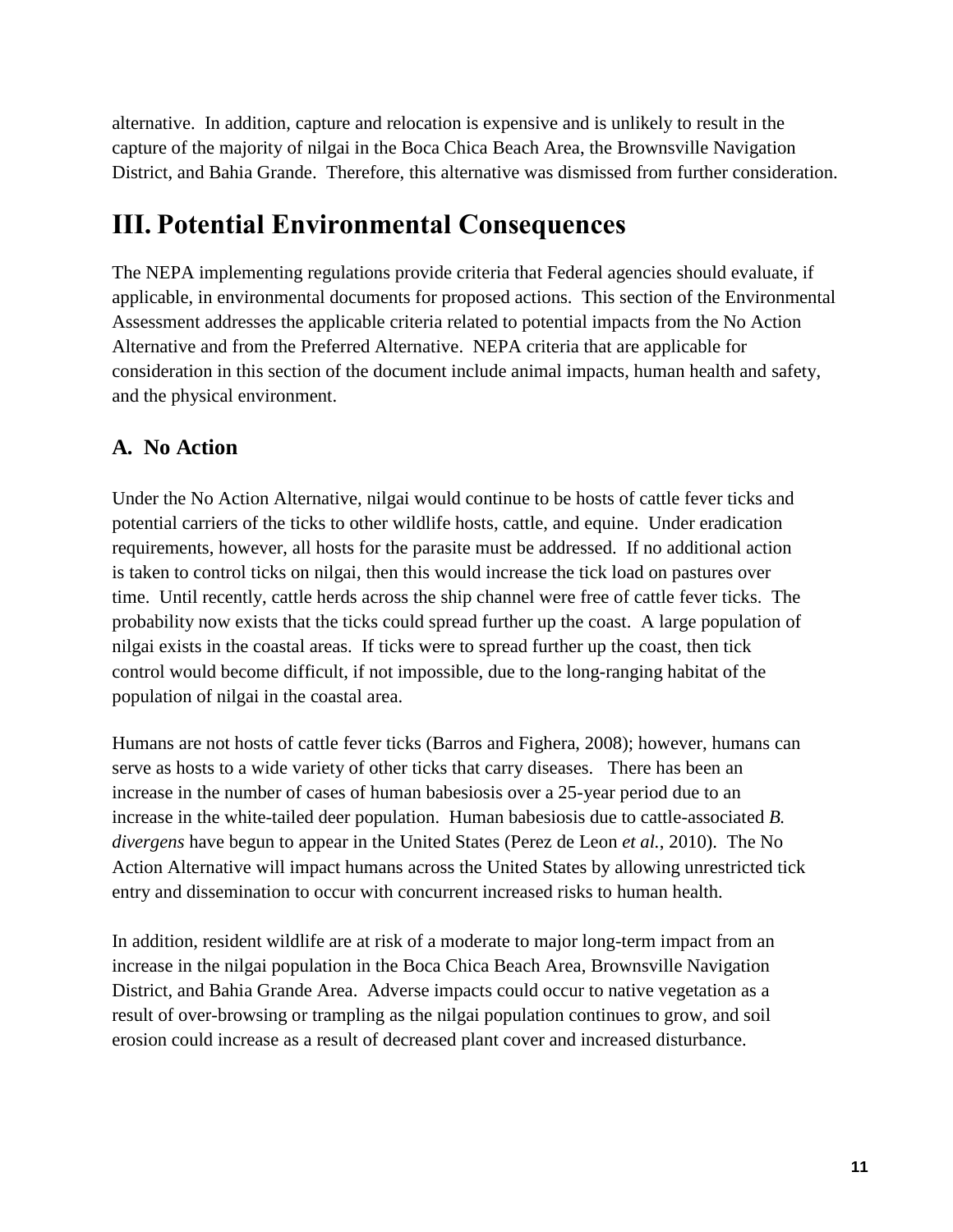#### <span id="page-11-0"></span>**B. Proposed Action**

#### <span id="page-11-1"></span>**1. Impact of proposed action on animals**

The World Organization for Animal Health defines a disease vector as an insect or any living carrier that transports an infectious agent from an infected individual to a susceptible individual or its food or immediate surroundings [\(OIE, 2010\)](#page-22-3). Cattle fever ticks can reduce livestock productivity and well-being as obligate blood-feeding parasites when present in relatively high numbers; they can indirectly harm hosts even when present in relatively low numbers by serving as vectors of the infectious agents that cause bovine babesiosis and anaplasmosis (*Anaplasma marginale*) [\(Aubry and Geale, 2011;](#page-21-6) [Perez de Leon](#page-23-3) *et al.*, 2012). Babesiosis generally is characterized by extensive intravascular hemolysis (rupture of red blood cells) leading to depression, anemia, icterus (jaundice), hemoglobinuria (presence in the urine of hemoglobin from ruptured red blood cells), and neurological signs [\(Barros and Fighera, 2008\)](#page-21-5).

In general, tick infestation in cattle without the protozoan-causing disease triggers anemia from blood loss. This anemia is accompanied by decreased appetite and weight loss. Each engorging tick can cause more than one gram in weight loss (the engorging durations varied between 28 and 810 days) [\(Jonsson, 2006\)](#page-22-4). In cattle, tick feeding can reduce the weight of a 1,000-pound steer by 200 pounds in a year [\(APHIS, 2010\)](#page-21-7) and eventually result in death [\(Jonsson, 2006;](#page-22-4) [APHIS, 2010\)](#page-21-7).

Cattle with the acute form of babesiosis develop high temperatures (106˚F or higher; the normal rectal temperature range for a cow is 98 to 102.8 °F) [\(Lew-Tabor, 2011\)](#page-22-5). Usually, the cattle die three to four days after the high fever develops. Prior to death, cattle will stand abnormally with their heads lowered and backs arched. These cattle exhibit a loss of appetite combined with constipation followed by diarrhea, and they produce less milk. Hemoglobinuria, or "red water," is common [\(Barros and Fighera, 2008;](#page-21-5) [CFSPH, 2008;](#page-21-8) [APHIS, 2010\)](#page-21-7).

Cattle affected with the chronic form of babesiosis develop a mild fever, generally stop eating and chewing their cud, develop anemia, and rapidly lose weight. This chronic form may last for many weeks, after which most animals gradually recover. Infected cattle are likely to suffer from relapses in the first several months after resolution of clinical signs. Infected cattle may also experience increased susceptibility to other diseases such as bovine tuberculosis (TB) and may display nervous behaviors called "tick poverty" (also known as "tick worry"). The growth of chronically infected immature cattle becomes stunted, and these animals are typically weak. Surviving cattle that are infected continue to suffer from anemia associated with the continual loss of blood due to babesiosis as well as ongoing tick feeding. In the summer, the disease incubation period (the time from when an animal is exposed until it first shows symptoms) can be as short as 10 to 15 days after the larvae (seed ticks) begin to feed on the animal. During the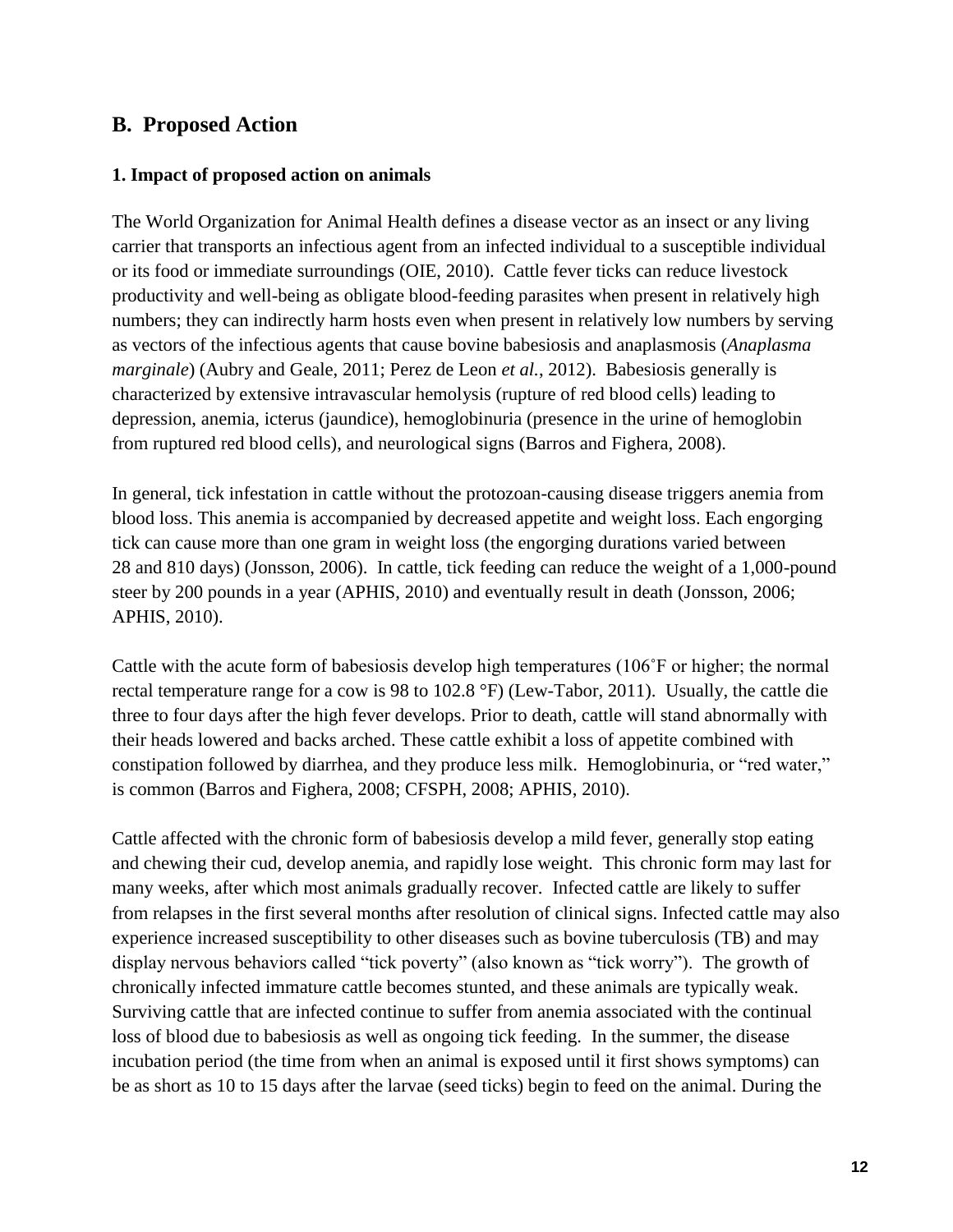winter months, the incubation period may take as long as 90 days [\(Ellenberger and Chapin,](#page-21-9)  [1940;](#page-21-9) [APHIS, 2010\)](#page-21-7).

Cattle fever ticks also are capable of carrying and transmitting the infectious agent that causes bovine anaplasmosis [\(Aubry and Geale, 2011\)](#page-21-6). This disease causes progressive anemia due to extravascular (outside of blood vessels) destruction of infected and uninfected red blood cells. In the late stages, acutely infected animals become weak and milk production declines. They experience a lack of appetite, loss of coordination, breathlessness when exerted, and a rapid pulse [\(Lew-Tabor, 2011\)](#page-22-5).

As previously mentioned, nilgai are vehicles for tick propagation and relocation by serving as hosts for completion of the tick life cycle. By preventing the movement of ticks beyond the currently infested area, APHIS will greatly reduce the likelihood of tick introduction into northern Texas Concentrated Animal Feeding Operations (CAFOs). Impacts from uncontrolled tick populations in CAFOs could become severe because of the close proximity of the animals in these confined herds.

Cameron County is located in the South Texas Wildlife Management Area and the South Texas Brush Country ecoregion. This area is noted for its cattle industry and diverse wildlife. Grassland has been converted to shrublands in South Texas [\(Perez de Leon](#page-23-3) *et al.*, 2012) due in part to the increase in hunting in these areas [\(Perez de Leon](#page-22-2) *et al.*, 2010) as well as for the agriculture and energy industries. Bram *et al.* [\(2002\)](#page-21-10) report that the progressive conversion of the grassland savanna of South Texas and adjacent areas of Mexico to shrublands provides a habitat more favorable to the survival of nonparasitic life stages of cattle fever ticks.

The South Texas Brush Country has one of the greatest concentrations of exotic animals in Texas. Free-ranging exotic species reported to have infestations of either *R. microplus* or *R. annulatus* include nilgai, aoudad sheep, wapiti (*Cerous Canadensis*), red deer, fallow deer, and axis deer [\(Sheffield](#page-23-1) *et al.*, 1983; [Pound](#page-23-0) *et al.*, 2010). The identification of these exotic species as tick hosts presents a threat to the CFTEP by compromising the success of ongoing eradication efforts. Reducing the population of nilgai will limit the likelihood that nilgai will continue moving up the coast, subsequently spreading cattle fever ticks northward.

Under the Proposed Action Alternative, ticks are less likely to become established in the wildlife population in Texas and subsequently disseminated throughout the country. If controlled by an integrated management strategy that includes the use of invasive species removal, ticks and tickborne diseases located in Mexico would be less likely to negatively impact U.S. agriculture.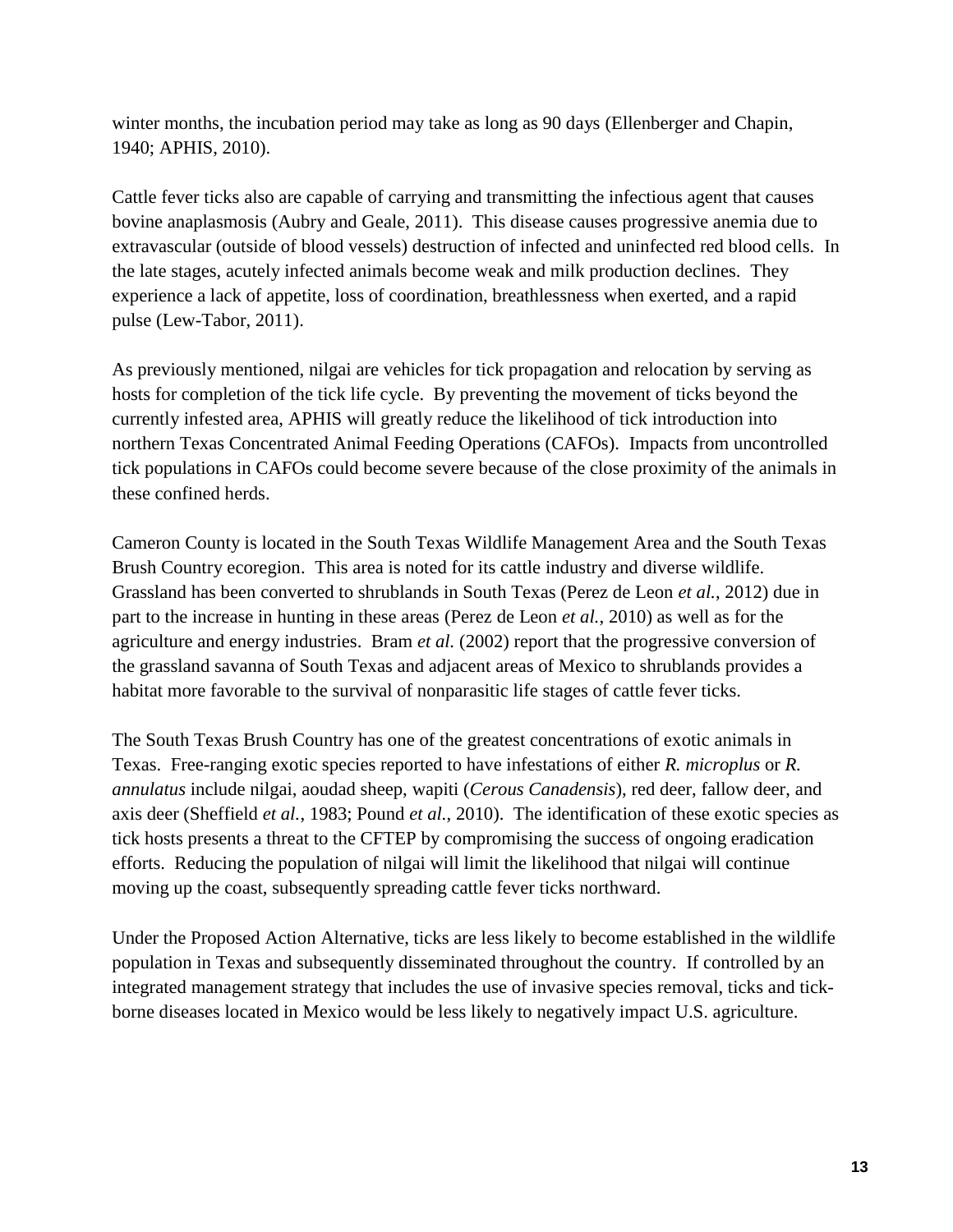#### <span id="page-13-0"></span>**2. Human Health and Safety**

#### **a. General Public**

Humans are not hosts of these species of ticks [\(Barros and Fighera, 2008\)](#page-21-5); however, humans can serve as hosts to a wide variety of other ticks that carry diseases. If nilgai are lethally removed from within the Boca Chica Beach Area, Brownsville Navigation District, and Bahia Grande Area, there will be a reduced opportunity for the spread of ticks and disease transmission. While there will be some noise associated with aerial harvesting (helicopters, heavy equipment, and firearms) and ground harvesting (heavy equipment and firearms), the noise is expected to be limited in time. Any dust that is stirred up as a result of the proposed action will be minimal, short-term, and in limited locations with limited negative effects to air, drinking water, and consumable vegetation (e.g., crops) nearby. In addition, hunters north of these areas are less likely to be exposed to cattle fever ticks, and the wildlife they harvest is likely to be tick-free.

APHIS would work under an Incident Command Structure to ensure the safety of the public during nilgai removal operations. The Operation Incident Commander would contact the Refuge Dispatch at the beginning and the end of the operations. Refuge Law Enforcement Officers would be available to assist the public and answer questions, should the need arise. Any concerns regarding the safety of the public with respect to the removal of nilgai will be mitigated by the Incident Command Structure and associated safety plan.

#### **b. Worker Safety**

There is a minor safety concern arising from hazards to employees during lethal removal activities, but this is not an ongoing or continuous physical hazard after the removal is complete. Any concerns regarding the safety of workers with respect to equipment, dust, and noise will be mitigated through the use of personal protective equipment in accordance with applicable safety and health regulations (29 CFR §§ 1910 et seq.). In addition, APHIS developed a Safety Operational Plan that addresses the most common safety scenarios.

#### <span id="page-13-1"></span>**3. Physical Environment**

As previously mentioned, the proposed action would take place in Cameron County, Texas. Approximately 22,400 acres of the 42,000 acres in the Boca Chica Beach Area is owned by FWS. There are small private properties in this area as well. The Brownsville Navigational District is owned and managed by the Port of Brownsville. A significant portion of this land is leased to private ranchers. The Bahia Grande Area also is owned and managed by FWS. The potential environmental impacts of the proposed action would be primarily due to impacts to soil, vegetation, and water quality from trampling. These aspects are discussed below.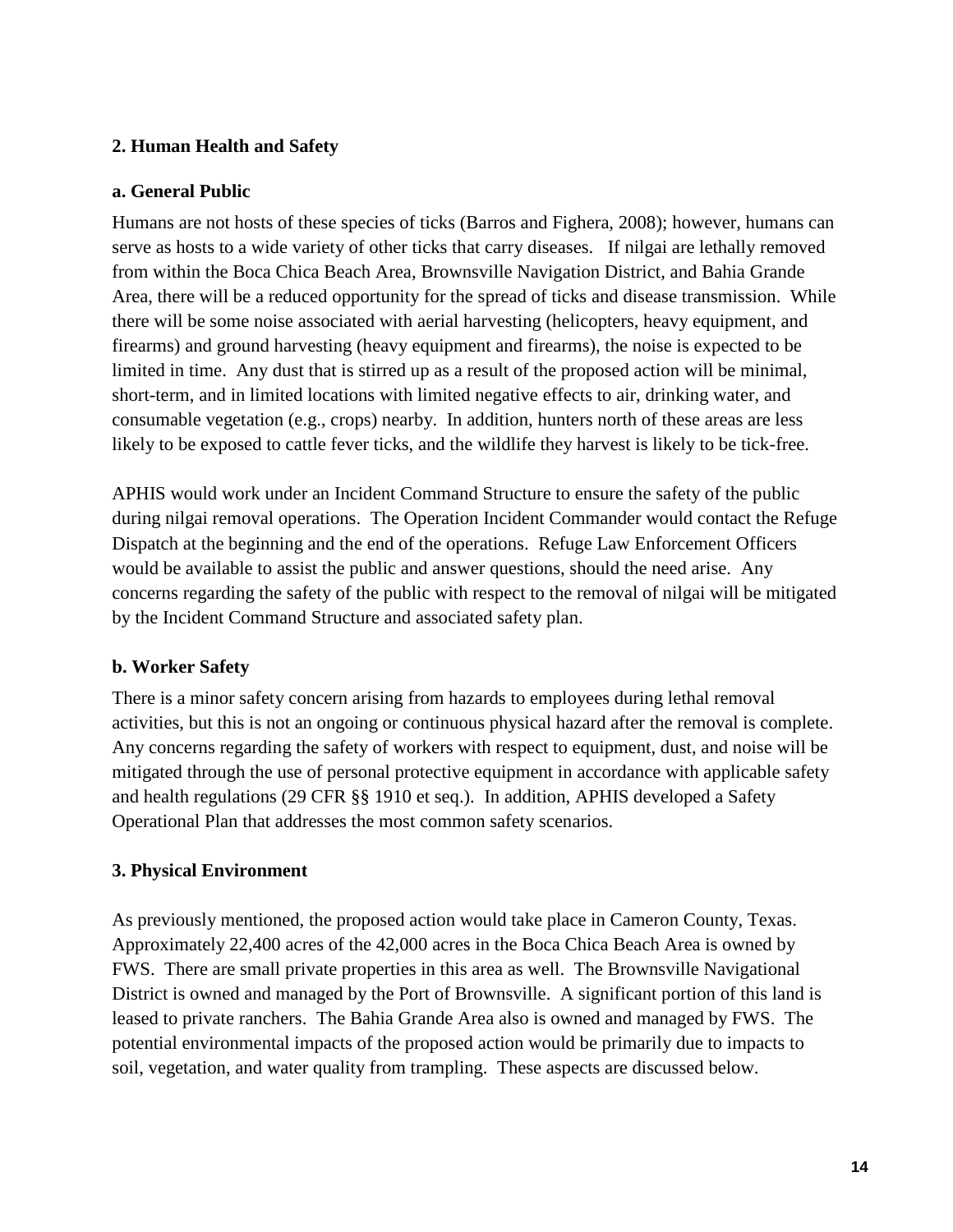#### **a. Soil and Vegetation**

Cameron County is located within a distinct ecoregion known as the South Texas Brush Country. It is an arid to semi-arid region with drought-tolerant vegetation. Native species are reliant on soil moisture made available by seasonal rains, occurring primarily during the early summer and fall months [\(Jahrsdoerfer and Leslie, 1988;](#page-22-6) [Taylor](#page-23-4) *et al.*, 1997).

Human activity has had a tremendous impact on the landscape [\(McMahan](#page-22-7) *et al.*, 1984), via brush control and grazing practices associated with cattle ranching. This region has experienced a 23 percent increase in woody cover since 1941 [\(Council, 1994\)](#page-21-11). Previously restricted to thickets, upland areas, major drainages, and river bottoms, shrub species are now prevalent across the landscape. In addition to human activity, periodic droughts have aided the gradual migration of brush species into open grassland. These periodic droughts are predicted to increase in frequency and duration as the effects of climate change become more prevalent [\(Karl and](#page-22-8)  [Knight, 1998\)](#page-22-8).

During aerial harvesting operations, APHIS will push nilgai to roadsides before harvesting them to reduce disturbance of vegetation. APHIS employees would primarily use existing vehicle access roads or paths while being careful to avoid soil or vegetation disturbance to the degree possible. A reduction in the size of the nilgai population could result in a decrease in impacts to soil and vegetation on a long term basis since nilgai are known to cause erosion and destruction of native plant species [\(FWS, 2011\)](#page-21-12).

The proposed action would not alter historic land use of the area; therefore, overall impacts to soil and vegetation would not increase and may potentially decrease. Immediate environmental impacts would be minor, localized, and temporary.

#### **b. Water**

Potential environmental impacts to water quality could result from erosion and sedimentation from compaction of vegetation or rutting from vehicles, ATVs, and heavy equipment used during the nilgai removal process. Minor temporary soil disturbance also could occur from increased foot traffic on trails that ground hunters use to track nilgai. Any adverse impacts would be localized and would generally regrow during the next growing season. The FWS has analyzed impacts of hunting on water quality at their refuges, and in all cases determined that the impact to water quality was negligible [\(FWS, 2011\)](#page-21-12). No long-term water quality impacts are expected as a result of the proposed project. In addition, FWS identified beneficial impacts of invasive species removal, including nilgai, to include reduced soil erosion from heavily used game trails and improved vegetative cover, which subsequently improves water quality.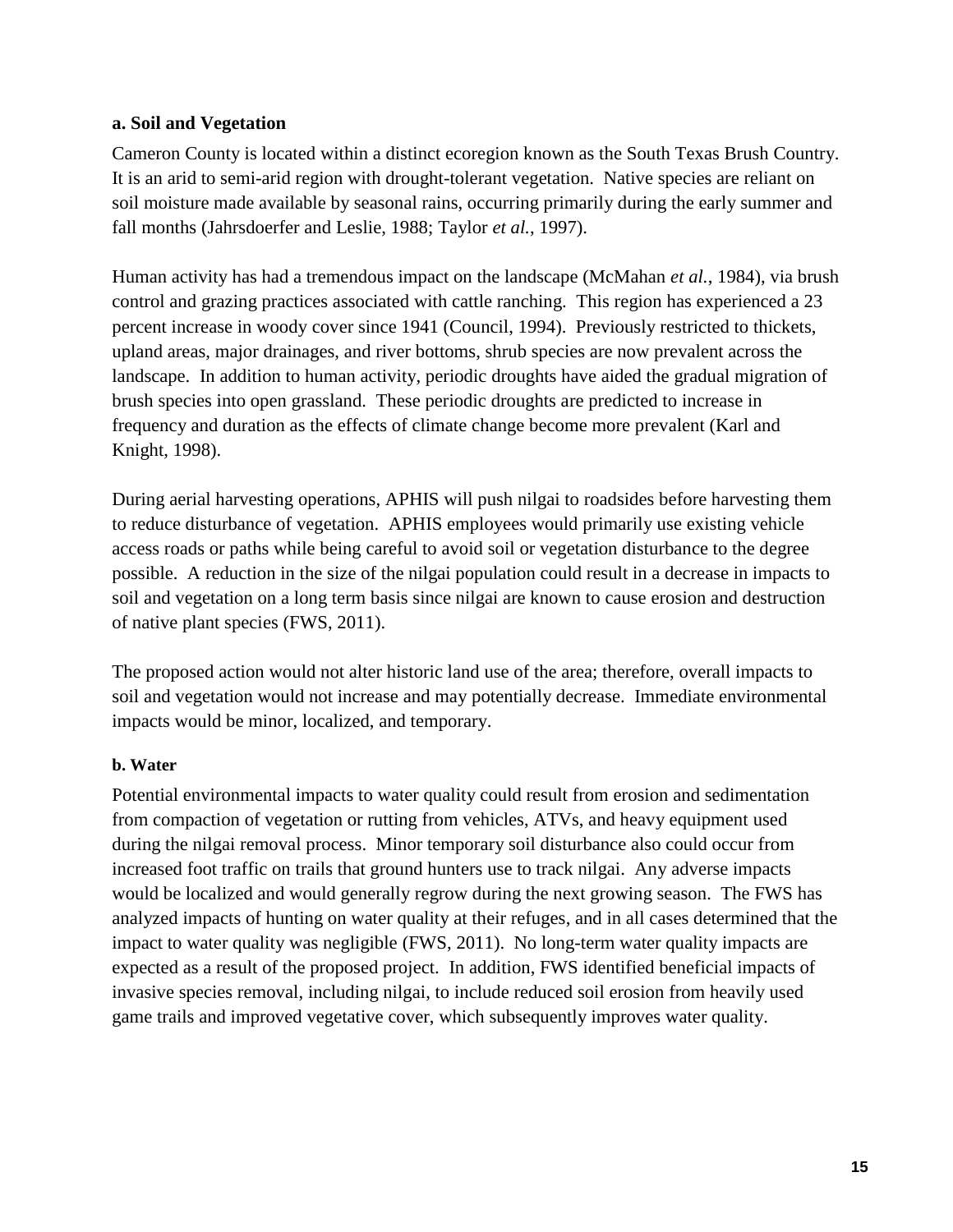## <span id="page-15-0"></span>**IV. Other Environmental Issues**

## <span id="page-15-1"></span>**A. Environmental Justice and the Preferred Alternative**

Executive Order 12898, "Federal Actions to Address Environmental Justice in Minority Populations and Low-Income Populations," requires each Federal agency to make achieving environmental justice part of its mission by identifying and addressing, as appropriate, disproportionately high and adverse human health or environmental effects of its programs, policies, and activities on minority populations and low-income populations in the United States and its territories and possessions.

People that may visit the refuge properties or who are located near the Boca Chica Beach Area, Brownsville Navigation District, or Bahia Grande Area could observe the aerial harvesting; however, safety protocols will minimize the risk of this operation to the public. A formal risk assessment conducted by APHIS found that risks to human safety from shooting were low [\(USDA, 1997\)](#page-23-5). APHIS has determined that minority populations or low-income populations would not be subjected to disproportionately high or adverse human health or environmental effects from the activities associated with the Preferred Alternative for removal of nilgai on the Boca Chica Beach Area, Brownsville Navigation District property, or Bahia Grande Area.

## <span id="page-15-2"></span>**B. Protection of Children and the Preferred Alternative**

Executive Order 13045, "Protection of Children from Environmental Health Risks and Safety Risks," requires each Federal agency to address disproportionate environmental health risks or safety risks to children that arise in the course of agency policies, programs, activities, and standards. Implementation of the Preferred Alternative does not pose greater risks to children than to other parts of the affected populations.

## <span id="page-15-3"></span>**C. Tribal Consultation**

Executive Order 13175, "Consultation and Coordination with Indian Tribal Governments," was issued to ensure that there would be "meaningful consultation and collaboration with tribal officials in the development of Federal policies that have tribal implications….". There are no federally recognized tribal lands or protected Native American gravesites identified within the program area, and there are no expected impacts to tribal property from implementation of the Preferred Alternative. APHIS program officials will initiate consultation with governing tribal authorities if the proposed action needs change and have the potential to affect tribal property.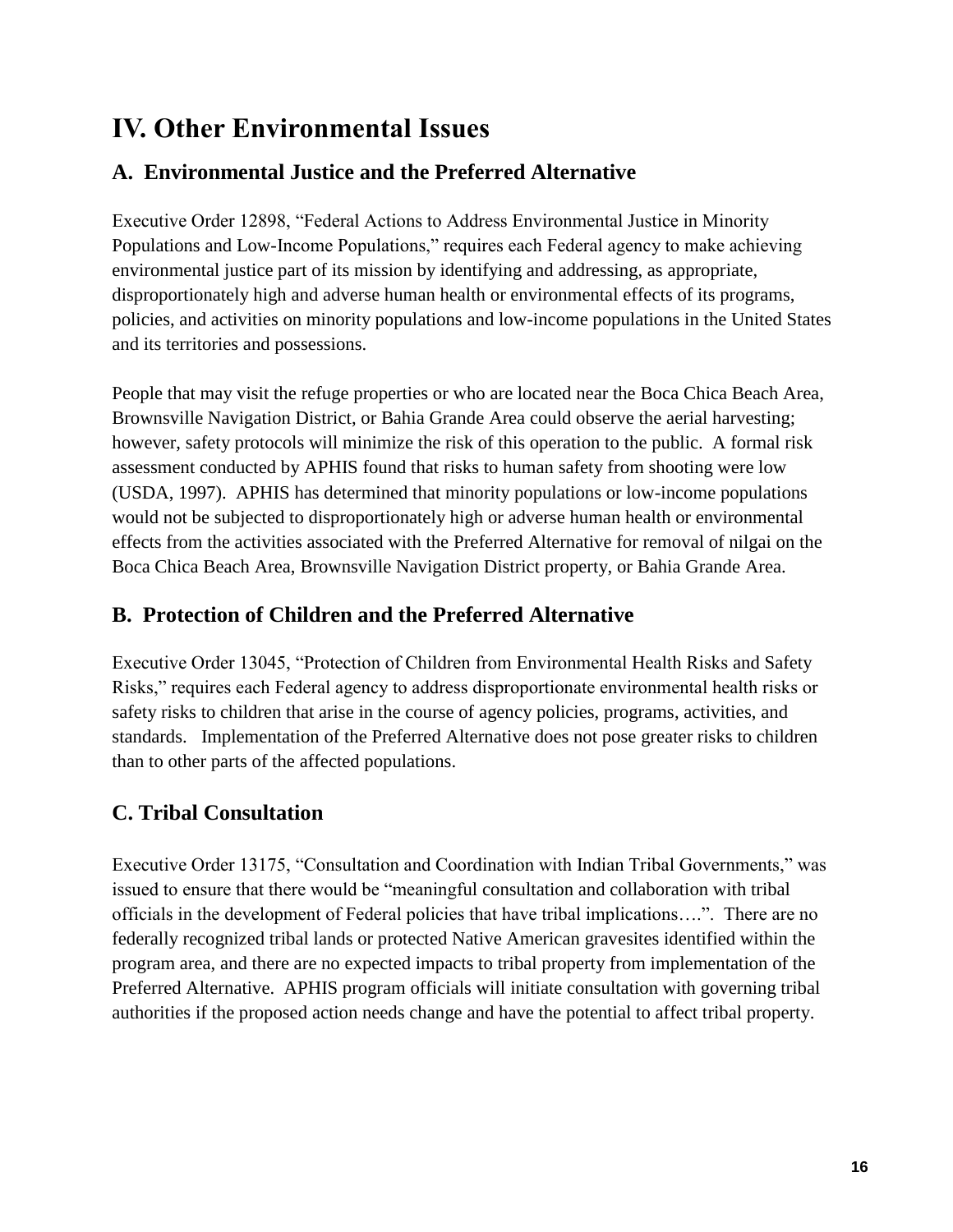### <span id="page-16-0"></span>**D. Threatened and Endangered Species and the Preferred Alternative**

Section 7 of the Endangered Species Act and its implementing regulations require Federal agencies to ensure that their actions are not likely to jeopardize the continued existence of threatened or endangered species or result in the destruction or adverse modification of critical habitat. APHIS considered the potential effects of the Preferred Alternative on threatened and endangered species and designated critical habitat. There are 12 listed species that are potentially impacted (Table 1); however, APHIS determined that the Preferred Alternative will have no effect on the West Indian manatee, green sea turtle, Kemp's Ridley sea turtle, leatherback sea turtle, loggerhead sea turtle, hawksbill sea turtle, Texas ayenia, and South Texas ambrosia.

| <b>Common Name</b>       | <b>Scientific Name</b>                      | <b>Critical Habitat</b> | <b>Listing Status</b>              |
|--------------------------|---------------------------------------------|-------------------------|------------------------------------|
| West Indian Manatee      | Trichechus manatus                          | N <sub>0</sub>          | Endangered                         |
| Green Sea Turtle         | Chelonia mydas                              | <b>Yes</b>              | Endangered                         |
| Kemp's Ridley Sea Turtle | Lepidochelys oliveacea                      | N <sub>o</sub>          | Threatened/Endangered <sup>1</sup> |
| Leatherback Sea Turtle   | Dermochelys coriacea                        | N <sub>0</sub>          | Endangered                         |
| Loggerhead Sea Turtle    | Caretta caretta                             | N <sub>o</sub>          | Threatened                         |
| Hawksbill Sea Turtle     | Eretmochelys imbricata                      | Yes                     | Endangered                         |
| Texas ayenia             | Avenia limitaris                            | N <sub>0</sub>          | Endangered                         |
| South Texas ambrosia     | Ambrosia cheiranthifolia                    | N <sub>0</sub>          | Endangered                         |
| Gulf Coast Jaguarundi    | Herpailurus (=Felis) yagouaroundi cacomitli | N <sub>o</sub>          | Endangered                         |
| Ocelot                   | Leopardus (=Felis) pardalis                 | N <sub>0</sub>          | Endangered                         |
| Piping Plover            | Charadrius melodus                          | Yes                     | Threatened/Endangered <sup>2</sup> |
| Northern Aplomado Falcon | Falco femoralis septentrionalis             | N <sub>o</sub>          | Endangered                         |

**Table 1. Threatened and Endangered Species in the Vicinity of Boca Chica Beach Area, Brownsville Navigational District, and Bahia Grande Area, Texas.**

<sup>1</sup>Kemp's ridley sea turtle is listed as endangered in the breeding colony populations on Pacific coast of Mexico and threatened wherever found other than where listed as endangered.

 $2$ The breeding population in the Great Lakes watershed is listed as endangered and the populations breeding along the Atlantic Coast and in the northern Great Plains are listed as threatened.

APHIS determined that the proposed action may affect, but is not likely to adversely affect the Gulf Coast jaguarundi, ocelot, piping plover and its designated critical habitat, and northern aplomado falcon. APHIS requested concurrence from FWS for the Boca Chica Beach Area and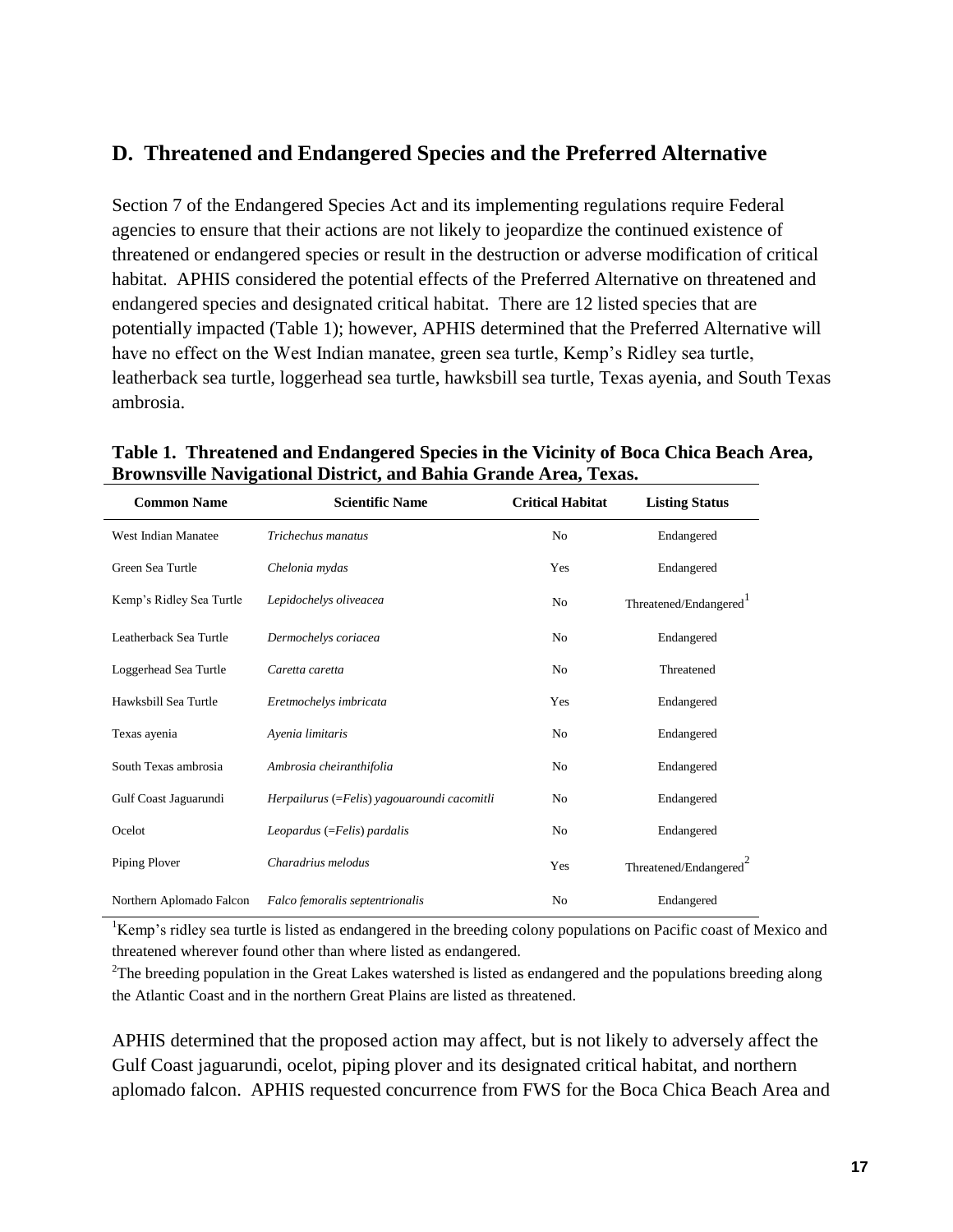Brownsville Navigational District, and in a letter dated February 20, 2014, FWS concurred with this determination contingent upon limiting operations to outside of the aplomodo falcon nesting season. APHIS has updated its Biological Assessment to include the Bahia Grande Area and is awaiting concurrence from FWS.

### <span id="page-17-0"></span>**E. Historic and Cultural Resources**

APHIS has considered potential impacts under Section 106 of the National Historic Preservation Act. Section 106 requires Federal agencies to consider the impacts of their actions on historic properties. Historic sites on or near the Boca Chica Beach Area, Brownsville Navigation District property, and Bahia Grande Area include Palmito Ranch Battlefield, Palo Alto Battlefield, Old Brulay Plantation, Palmito Hill Cemetery, and Los Sauces Cemetery. The activities associated with aerial and ground removal of nilgai would be conducted away from historic and cultural resources and therefore would not result in disturbances to these sites or resources that would change the historic nature of sites. The proposed action does not have the potential to cause long-term visual, atmospheric, or audible elements that would result in effects on the character or use of historic properties. Instead, the proposed action may provide beneficial impacts to these areas due to protection from damage that can occur from nilgai. APHIS requested and is awaiting concurrence from the Texas Historical Commission that no historic or cultural resources would be affected by the proposed action.

## <span id="page-17-1"></span>**F. Migratory Bird Treaty Act**

Federal law prohibits an individual to pursue, hunt, take, capture, kill, attempt to take, capture or kill, possess, offer for sale, sell, offer to purchase, purchase, deliver for shipment, ship, cause to be shipped, deliver for transportation, transport, cause to be transported, carry, or cause to be carried by any means whatever, receive for shipment, transportation or carriage, or export, at any time, or in any manner, any migratory bird or any part, nest, or egg of any such bird (16 U.S.C. §§ 703-712; 50 CFR § 21).

Texas occurs within the Central Flyway, a bird migration route that is composed of the States of Montana, Wyoming, Colorado, New Mexico, Texas, Oklahoma, Kansas, Nebraska, South Dakota, and North Dakota, and the Canadian provinces of Alberta, Saskatchewan, and the Northwest Territories. Many of the migratory bird species of the Central Flyway winter in Central and South America. Some migrate across the Western Hemisphere to the Arctic Circle, and others migrate to South America [\(National Audubon Society, 2013\)](#page-22-9). Birds in this flyway include the American oystercatcher, black skimmer, brown pelican, greater sage-grouse, least tern, lesser prairie chicken, piping plover, reddish egret, redhead, red knot, ruddy turnstone, sanderling, sandhill crane, whooping crane, and Wilson's plover [\(National Audubon Society,](#page-22-9)  [2013\)](#page-22-9). Birds that migrate along this route depend on stopover habitat, such as native prairie and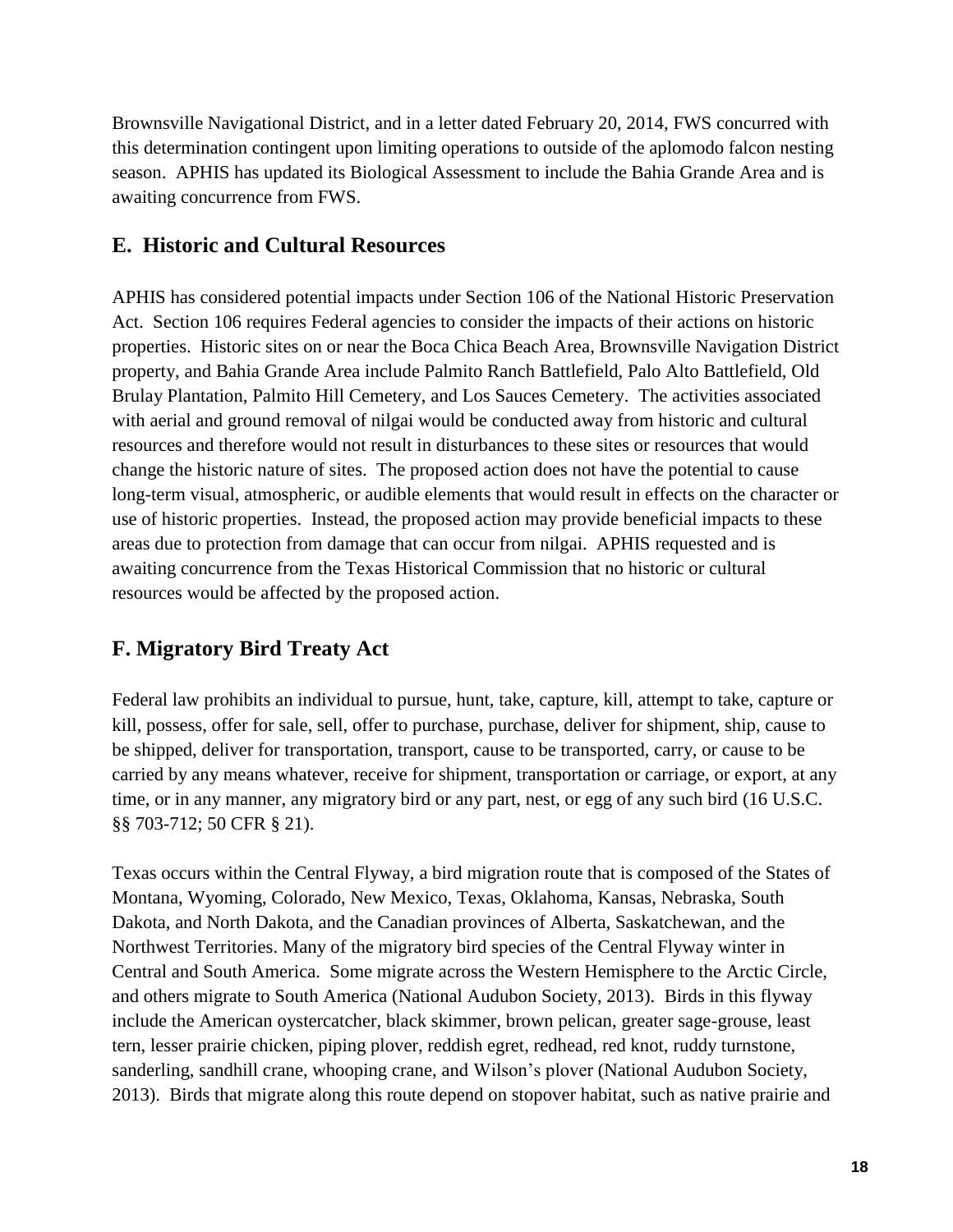wetland areas, along the flyway, and nearly half of the bird species in the continental United States visit the Laguna Atascosa National Wildlife Refuge [\(FWS, 2013a\)](#page-21-13).

Removal of nilgai during the nesting season of migratory birds could result in incidental take of active bird nests, eggs, or hatchlings by disturbance from noise or from trampling. To prevent negative effects associated with removal of nilgai, APHIS would conduct removal activities outside of the nesting season (general nesting season is March through August).

## <span id="page-18-0"></span>**G. Bald and Golden Eagle Protection Act**

The Bald and Golden Eagle Protection Act (16 U.S.C. § 668) prohibits the take of bald or golden eagles unless permitted by FWS. The term "take" is defined as "pursue, shoot, shoot at, poison, wound, kill, capture, trap, collect, destroy, molest, or disturb" (50 CFR § 22.3). Disturb means to agitate or bother to a degree that causes . . . injury . . . a decrease in its productivity . . . or nest abandonment, by substantially interfering with normal breeding, feeding, or sheltering behavior (§ 22.3).

Bald eagle breeding populations occur primarily in the eastern half of Texas and along coastal counties from Rockport to Houston [\(TPWD, N.D.\)](#page-23-6). Nonbreeding or wintering populations are located primarily in the Panhandle, Central, and East Texas, although they may be present in areas of suitable habitat throughout the State [\(TPWD, N.D.\)](#page-23-6). Golden eagles are rare to locally uncommon in their range in West Texas [\(Lockwood and Freeman, 2004\)](#page-22-10). Golden eagle nests are usually placed at higher elevations in remote areas on cliffs, in trees, or structures [\(Tweit, 2007\)](#page-23-7). Therefore, neither bald nor golden eagle nests are likely to be present near the Boca Chica Beach Area, Brownsville Navigation District, or Bahia Grande Area.

## <span id="page-18-1"></span>**H. Potential Cumulative Impacts**

The potential impacts from aerial and ground removal of nilgai in combination with similar actions are referred to as cumulative impacts. Activities that occur on the Boca Chica Beach Area, Brownsville Navigation District property, and Bahia Grande Area that have some impact on the natural environment, in addition to the visiting public, include the CFTEP patrols and FWS and U.S. Department of Homeland Security, Customs and Border Patrol uses of the existing trail along the Rio Grande.

In March 2009, APHIS, with FWS agreement and the cooperation and use of expert helicopter assistance and ground crews, conducted capture-and-removal activities of nilgai antelope in the Boca Chica Beach Area. The activities in March 2009 resulted in the removal of 17 nilgai and occurred during a 2-day timeframe. Limited hunting of nilgai in Texas and their high rate of movement make the control of their numbers a major management concern [\(Sheffield, 2010\)](#page-23-8).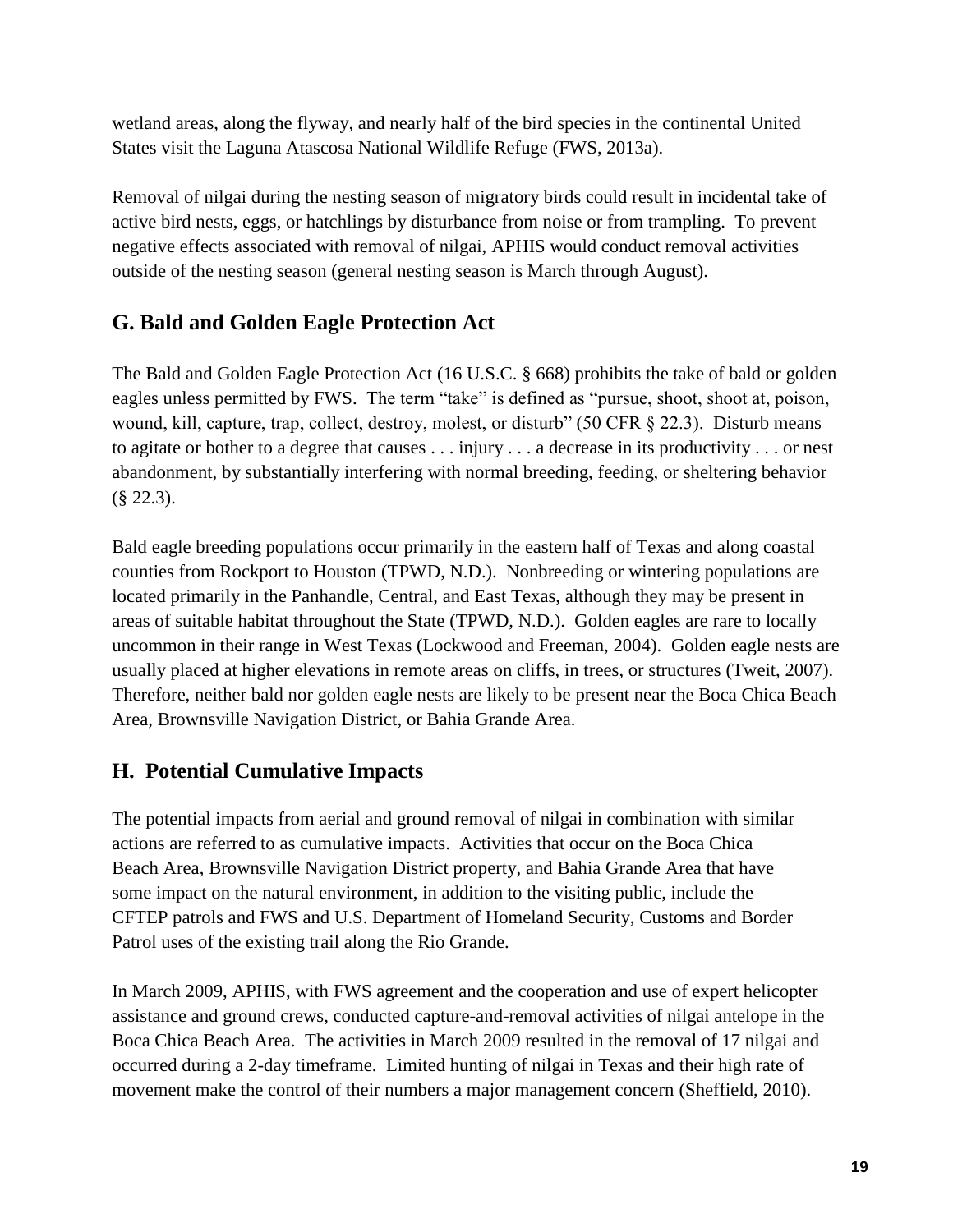A future APHIS-proposed action to reduce the spread of ticks from tick-host ungulate wildlife and stray livestock from Mexico is the installation of tick barrier game fencing to close existing gaps by adding new fencing in areas where cattle fever tick infestations have increased in recent years. This proposal would primarily impact rural/agricultural privately-owned land in Maverick, Zapata, Starr, and Webb Counties. The cumulative impacts from the proposed action when assessed in relation to current baseline and past, present, and future activities constitutes a small incremental change to the human environment. Some of these cumulative changes may be positive such as the reduction in cattle fever ticks and the associated economic benefits from having tick-free cattle. To preserve environmental quality for the human population and ecological resources, potentially negative cumulative impacts would be minimized throughout the proposed action by following best management practices.

There would be short term, minor intensity impacts to resident wildlife from increased human presence during the removal activities, in addition to noise from ATVs, vehicles, helicopters, and gunshots. Resident wildlife would benefit in the long-term by removal of an invasive species that is a source of competition for native wildlife. The additional APHIS activities involved with nilgai removal would likely result in minimal impact to past and ongoing activities on the Boca Chica Beach Area, Brownsville Navigation District property, and Bahia Grande Area and would not result in long-term or adverse cumulative impacts to the quality of the environment.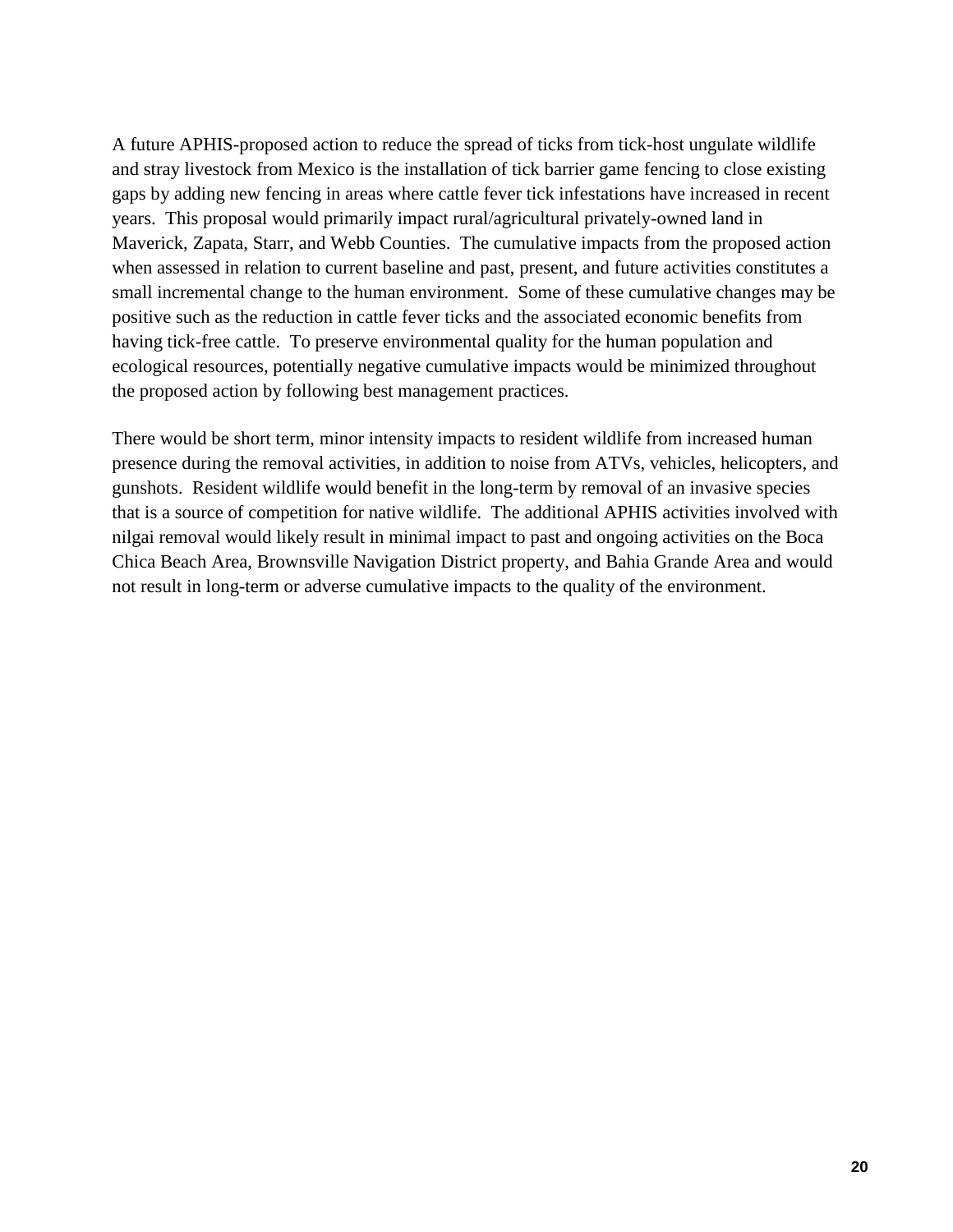## <span id="page-20-0"></span>**V. Listing of Agencies Consulted**

U.S. Department of Agriculture Animal and Plant Health Inspection Service Policy and Program Development Environmental and Risk Analysis Services 4700 River Road, Unit 149 Riverdale, MD 20737–1237

U.S. Department of Agriculture Animal and Plant Health Inspection Service Veterinary Services Cattle Fever Tick Eradication Program 4700 River Road, Unit 38 Riverdale, MD 20737–1231

U.S Department of the Interior Fish and Wildlife Service Coastal Ecological Services Field Office 3325 Green Jay Road Alamo, Texas 78516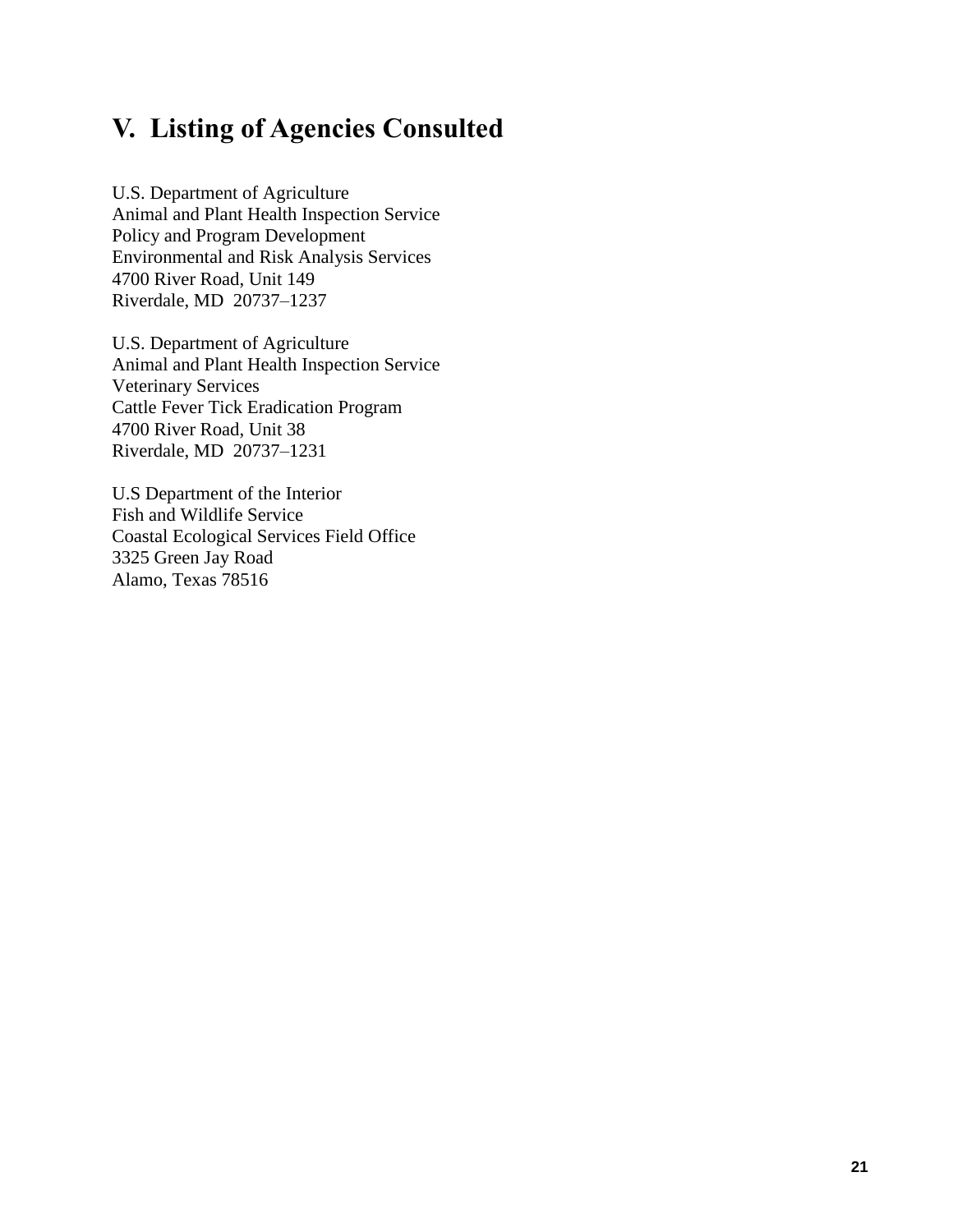## <span id="page-21-0"></span>**VI. References**

- <span id="page-21-1"></span>Anderson, DP; Hagerman, AD; Teel, PD; Wagner, GG; Outlaw, JL; and Herbst, BK (2010) "Economic impact of expanded fever tick range." Texas A&M University. [http://www.afpc.tamu.edu.](http://www.afpc.tamu.edu/)
- <span id="page-21-7"></span>APHIS. "Controlling cattle fever ticks." Ed. Services, USDA APHIS Veterinary2010. [http://www.aphis.usda.gov/publications/animal\\_health/content/printable\\_version/cattle\\_fever\\_tic](http://www.aphis.usda.gov/publications/animal_health/content/printable_version/cattle_fever_ticks.pdf) [ks.pdf](http://www.aphis.usda.gov/publications/animal_health/content/printable_version/cattle_fever_ticks.pdf)
- <span id="page-21-4"></span>Armstrong, WE and Harmel, DE. "Exotic Mammals Competing with the Natives." Ed. Department, Texas Parks and Wildlife1981.
- <span id="page-21-6"></span>Aubry, P and Geale, DW (2011) "A review of bovine anaplasmosis." *Transbound Emerg Dis.* 58 (1): p 1- 30.
- <span id="page-21-5"></span>Barros, C and Fighera, R (2008) "Babesiosis." *Foreign Animal Diseases*. Boca Raton, FL: Animal Health Association and Boca Publications Group, Inc.,. p 472.
- <span id="page-21-3"></span>Bradley, Le (1997) "Nilgai." *The Mammals of Texas - Online Edition*. Texas Technical University. Last Accessed: June 24, 2014 [http://www.nsrl.ttu.edu/tmot1/bosetrag.htm.](http://www.nsrl.ttu.edu/tmot1/bosetrag.htm)
- <span id="page-21-10"></span>Bram, RA; George, JE; Reichar, RE; and Tabaciinic, WJ (2002) "Threat of foreign arthropod-borne pathogens to livestock in the United States." *J Med Entomol.* 39 (3): p 405-16.
- <span id="page-21-2"></span>Cardenas-Canales, EM; Ortega-Santos, JA; Campbell, TA; Garcia-Vazquez, Z; Cantu-Covarrubias, A; Figueroa-Millan, JV; DeYoung, RW; Hewitt, DG; and Bryant, FC (2011) "Nilgai antelope in northern Mexico as a possible carrier for cattle fever ticks and Babesia bovis and Babesia bigemina." *J Wildl Dis.* 47 (3): p 777-9.
- <span id="page-21-8"></span>CFSPH. "Bovine babesiosis." Ed. Health, Center for Food Security and Public. Ames, IA: Iowa State University, 2008. 6.
- <span id="page-21-11"></span>Council, NR (1994) *Rangeland Health: New Methods to Classify, Inventory, and Monitor Rangelands*. Washington, DC: National Academy Press.

<span id="page-21-9"></span>Ellenberger, WP and Chapin, RM (1940) "Cattle-fever ticks and methods of eradication." USDA.

- <span id="page-21-12"></span>FWS. "Cumulative Impacts Report: 2010-2011 National Wildlife Refuge Proposed Hunting Openings." 2011.
- <span id="page-21-13"></span>FWS (2013a) "About the Refuge." [http://www.fws.gov/refuge/Laguna\\_Atascosa/about.html.](http://www.fws.gov/refuge/Laguna_Atascosa/about.html)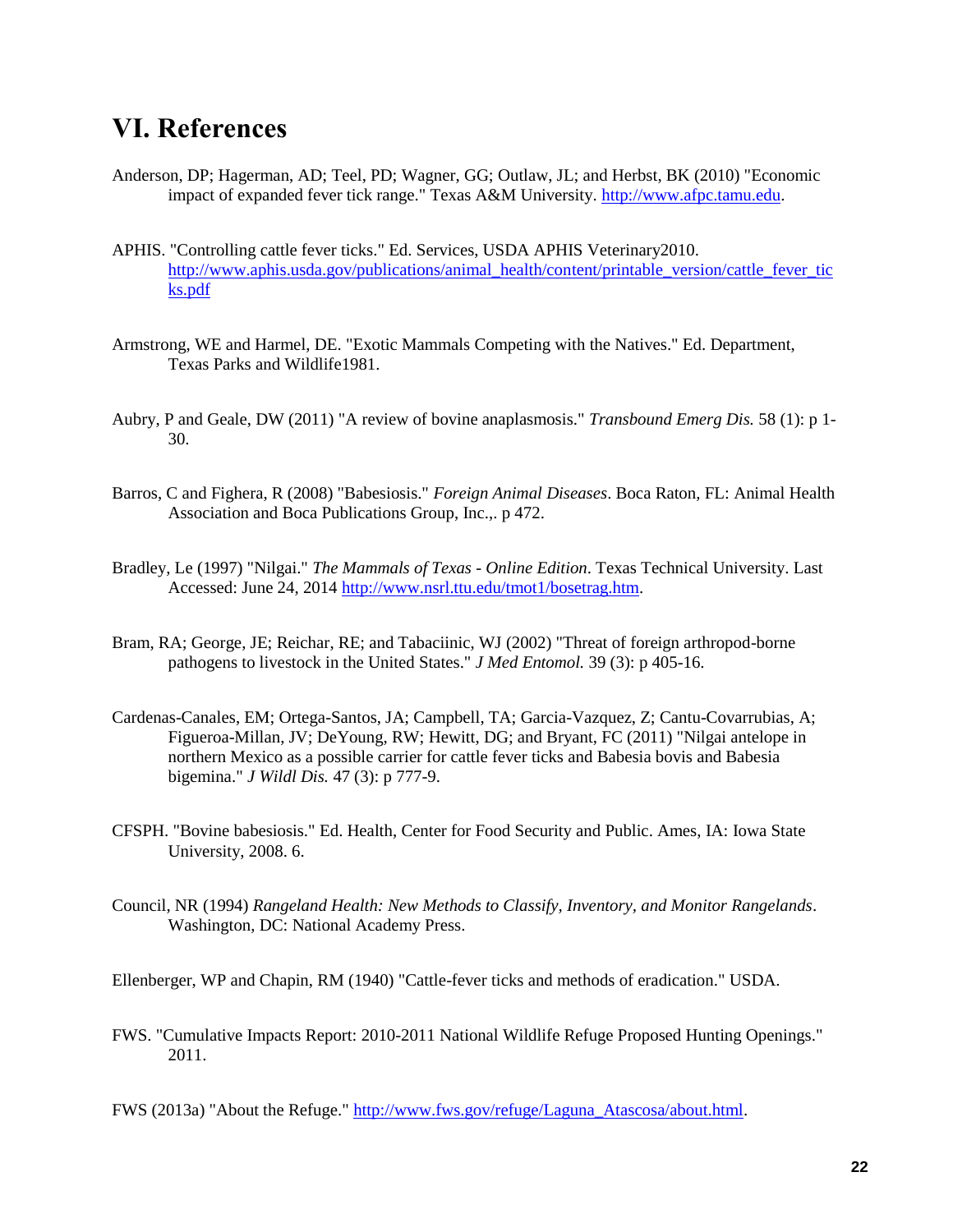<span id="page-22-1"></span>FWS (2013b) "Bahia Grande Unit." [http://www.fws.gov/refuge/laguna/about/bahia\\_grande\\_unit.html.](http://www.fws.gov/refuge/laguna/about/bahia_grande_unit.html)

- <span id="page-22-6"></span>Jahrsdoerfer, SE and Leslie, DM (1988) "Tamaulipan brushland of the Lower Rio Grande Valley of South Texas: description, human impacts, and management options." FWS. Last Accessed: June 24, 201[4 http://www.dtic.mil/cgi-bin/GetTRDoc?AD=ADA322826](http://www.dtic.mil/cgi-bin/GetTRDoc?AD=ADA322826)
- <span id="page-22-4"></span>Jonsson, NN (2006) "The productivity effects of cattle tick (Boophilus microplus) infestation on cattle, with particular reference to Bos indicus cattle and their crosses." *Veterinary Parasitology.* 137 (1–2): p 1-10. [http://www.sciencedirect.com/science/article/pii/S0304401706000276.](http://www.sciencedirect.com/science/article/pii/S0304401706000276)
- <span id="page-22-8"></span>Karl, TR and Knight, RW (1998) "Secular Trends of Precipitation Amount, Frequency, and Intensity in the United States." *Bulletin of the American Meteorological Society.* 79 (2): p 231-41. Last Accessed: 2014/06/24 [http://dx.doi.org/10.1175/1520-0477\(1998\)079<0231:STOPAF>2.0.CO;2.](http://dx.doi.org/10.1175/1520-0477(1998)079%3c0231:STOPAF%3e2.0.CO;2)
- <span id="page-22-5"></span>Lew-Tabor, AE (2011) "Blood Parasites - Anaplasmosis." Last Accessed: June 24, 2014 [http://www.merckmanuals.com/vet/circulatory\\_system/blood\\_parasites/anaplasmosis.html.](http://www.merckmanuals.com/vet/circulatory_system/blood_parasites/anaplasmosis.html)
- <span id="page-22-10"></span>Lockwood, MW and Freeman, B (2004) *The TOS Handbook of Texas Birds*. Eds. Lockwood, M.W. and B. Freeman. College Station, TX: TAMU University Press.
- <span id="page-22-7"></span>McMahan, CA; Frye, RG; and Brown, KL (1984) "The vegetation types of Texas including cropland, Part 4." Texas Parks and Wildlife Department.
- <span id="page-22-0"></span>Moczygemba, JD; Hewitt, DG; Campbell, TA; Ortega-S, JA; Feild, J; and Hellickson, MW (2012) "Home Ranges of the Nilgai Antelope (Boselaphus tragocamelus) in Texas." *The Southwestern Naturalist.* 57 (1): p 26-30. Last Accessed: 2014/06/24 [http://dx.doi.org/10.1894/0038-4909-](http://dx.doi.org/10.1894/0038-4909-57.1.26) [57.1.26.](http://dx.doi.org/10.1894/0038-4909-57.1.26)

<span id="page-22-9"></span>National Audubon Society, I (2013) "Central Flyway." [http://conservation.audubon.org/central-flyway.](http://conservation.audubon.org/central-flyway)

- <span id="page-22-3"></span>OIE. "Terrestrial Animal Health Code." Paris, France: OIE, 2010. [http://web.oie.int/eng/normes/mcode/en\\_glossaire.pd.](http://web.oie.int/eng/normes/mcode/en_glossaire.pd)
- <span id="page-22-2"></span>Perez de Leon, AA; Strickman, DA; Knowles, DP; Fish, D; Thacker, E; de la Fuente, J; Krause, PJ; Wikel, SK; Miller, RS; Wagner, GG; Almazan, C; Hillman, R; Messenger, MT; Ugstad, PO; Duhaime, RA; Teel, PD; Ortega-Santos, A; Hewitt, DG; Bowers, EJ; Bent, SJ; Cochran, MH; McElwain, TF; Scoles, GA; Suarez, CE; Davey, R; Howell Freeman, JM; Lohmeyer, K; Li, AY; Guerrero, FD; Kammlah, DM; Phillips, P; and Pound, JM (2010) "One Health Approach to Identify Research Needs in Bovine and Human Babesioses: Workshop Report." *Parasit Vectors.*  3. Last Accessed: June 19, 2014 [http://www.ncbi.nlm.nih.gov/pmc/articles/PMC2859369/.](http://www.ncbi.nlm.nih.gov/pmc/articles/PMC2859369/)